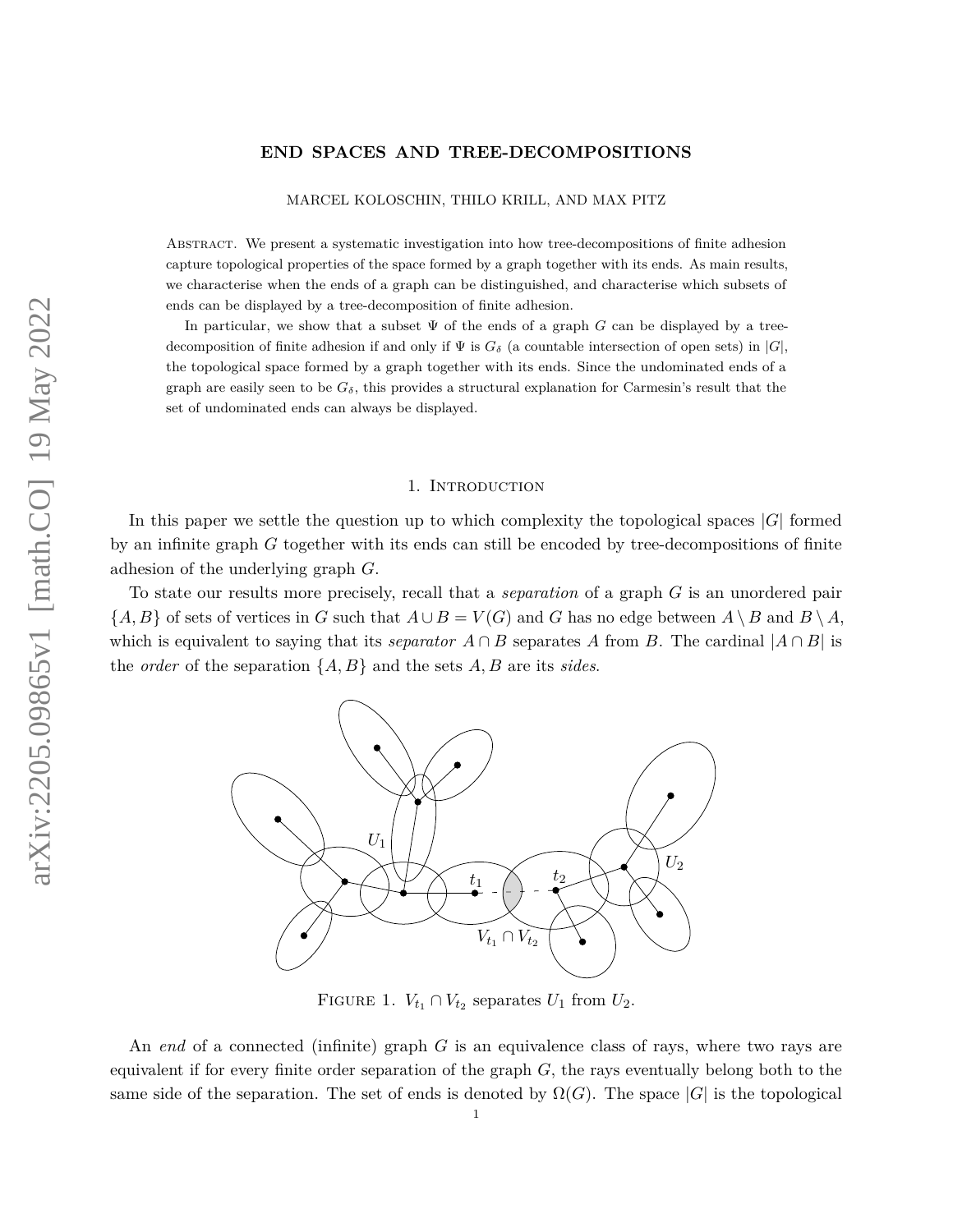space on  $G \cup \Omega(G)$  equipped with a natural topology called MTop, described in detail in Section [2.](#page-5-0) For locally finite connected graphs, this |*G*| is precisely the Freudenthal compactification of *G*. A longstanding quest in graph theory is to understand end spaces of infinite graphs that are not necessarily locally finite, cf. [\[7,](#page-27-0) [9,](#page-27-1) [10,](#page-27-2) [18–](#page-27-3)[20,](#page-27-4) [23,](#page-27-5) [24\]](#page-27-6).

A *tree-decomposition* of a graph *G* is a set  $\mathcal{T} = \{V_t : t \in T\}$  of *G* into subsets of  $V(G)$  called *parts* indexed by some tree *T* so that  $G = \bigcup_{t \in T} G[V_t]$  and the parts mirror the separation properties of the tree: just like removing any edge  $e = t_1 t_2$  from *T* gives rise to two components  $T_1$  and  $T_2$ of  $T - e$ , so does removing  $X_e := V_{t_1} \cap V_{t_2}$  from *G* separate any part of  $T_1$  from any part of  $T_2$ , see Figure [1.](#page-0-0) More formally, writing  $U_1 = \bigcup \{V_t : t \in T_1\}$  and  $U_2 = \bigcup \{V_t : t \in T_2\}$ , we require that  ${U_1, U_2}$  is a separation of *G* with separator  $X_e$ . If all such separations are of finite order, we say the tree-decomposition has *finite adhesion*.

Now consider how the ends of a graph *G* interact with a tree-decomposition  $\mathcal T$  of finite adhesion. As every edge *e* of *T* induces a finite order separation  $\{A_e, B_e\}$  of *G*, any end of *G* has to choose one side of *T* − *e*, and we may visualize this decision by orienting *e* accordingly. Then for a fixed end, all the edges point either towards a unique node or towards a unique end of *T*, see Figure [2.](#page-1-0) In this way, each end of *G lives* in a part of  $\mathcal T$  or *corresponds* to an end of  $T$ , and we may encode this correspondence by a map  $f_{\mathcal{T}}: \Omega(G) \to V(T) \cup \Omega(T)$ .



<span id="page-1-0"></span>Figure 2. A ray *R* and its corresponding orientation of *T*

Tree-decompositions of finite adhesion have been used to study the structure of infinite graphs and their ends in e.g.  $[1, 3-7, 21, 26]$  $[1, 3-7, 21, 26]$  $[1, 3-7, 21, 26]$  $[1, 3-7, 21, 26]$  $[1, 3-7, 21, 26]$  $[1, 3-7, 21, 26]$  $[1, 3-7, 21, 26]$ . Of course, some tree-decompositions of finite adhesion carry more information about the ends than others. For one, information content may be measured in terms of injectivity of  $f_{\mathcal{T}}$ . Indeed, a tree-decomposition consisting of a single part contains zero information, whereas a tree-decomposition  $\mathcal T$  of finite adhesion that *distinguishes* all the ends, i.e. where  $f_{\mathcal T}$  is injective, contains more information about the end space – although it may still give false hints, as for example ends of *T* may not represent real ends of *G*. So even better would be a bijective  $f_{\mathcal{T}}$ , in which case we say that  $\mathcal{T}$  *represents* the ends of *G*. On the other hand, while the trivial tree-decomposition into a single part always exist, some graphs *G*, such as the binary tree with one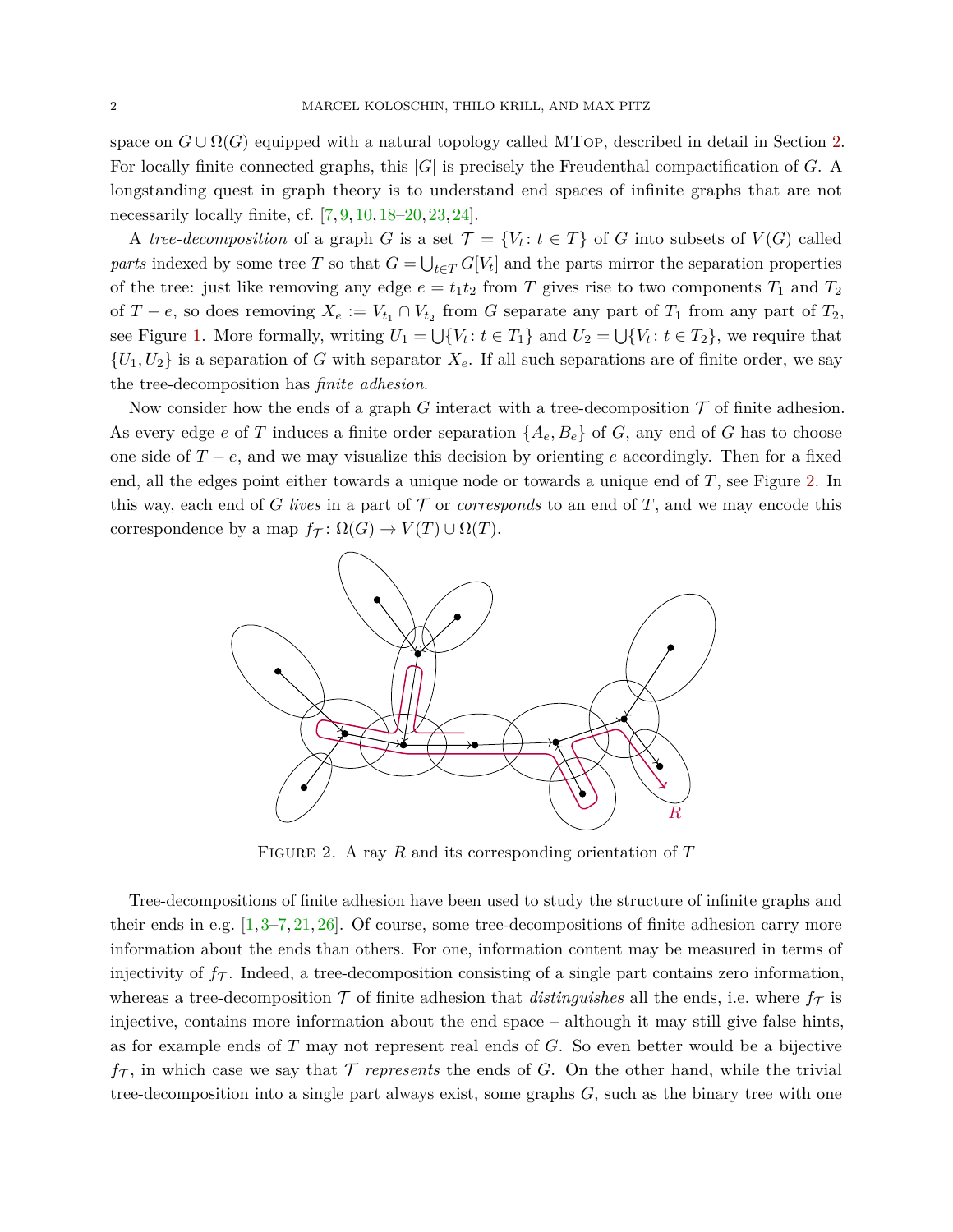dominating vertex added to every rooted ray (cf. Section [10\)](#page-24-0), are too complex to be distinguished or represented by a tree-decomposition of finite adhesion. Our first main result characterises precisely when these best-case scenarios occur; as a surprising by-product, we obtain that whenever a space |*G*| can be distinguished by a tree-decomposition of finite adhesion, then it can also be represented. In fact, an even weaker condition suffices: As long as there is some tree-decomposition of finite adhesion into ≤1*-ended parts*, i.e. a tree-decomposition such that at most one end is mapped to any given part under  $f_{\mathcal{T}}$ , we also get a tree-decomposition representing  $|G|$ .

Let's call a set of vertices  $U \subseteq V(G)$  *slender* if its closure  $\overline{U} \subseteq |G|$  is scattered of finite Cantor-Bendixson rank; in other words, if successively taking the Cantor-Bendixson derivative of its closure  $U \subseteq |G|$  yields the empty set after finitely many iterations, cf. Section [2.6.](#page-7-0)

With this notion, our first main result reads as follows.

<span id="page-2-3"></span><span id="page-2-0"></span>**Theorem 1.1.** *The following are equivalent for any connected graph G with at least one end:*

- *(1) There is a tree-decomposition of finite adhesion that represents*  $\Omega(G)$ *.*
- *(2) There is a tree-decomposition of finite adhesion that distinguishes*  $\Omega(G)$ *.*
- <span id="page-2-1"></span>*(3) There is a tree-decomposition of finite adhesion into* ≤1*-ended parts.*
- <span id="page-2-2"></span> $(4)$   $V(G)$  *is a countable union of slender sets.*

It is clear that any assertion from [\(1\)](#page-2-0) to [\(3\)](#page-2-1) implies the next. The idea for (3)  $\Rightarrow$  [\(4\)](#page-2-2) is that for any fixed integer *n*, the union over all parts within distance *n* from the root is a slender set of vertices, and  $V(G)$  clearly is a countable union of these sets. Thus, the main contribution behind Theorem [1.1](#page-2-3) is the implication  $(4) \Rightarrow (1)$  $(4) \Rightarrow (1)$  $(4) \Rightarrow (1)$ , which employs recently developed techniques of *envelopes* from [\[19,](#page-27-9) [21\]](#page-27-7) and *rayless normal trees* from [\[20\]](#page-27-4). The proof of Theorem [1.1](#page-2-3) is given in Section [8.](#page-20-0)

A slightly different way to measure information captured by some tree-decomposition of finite adhesion is motivated by the observation that end spaces of trees are well-understood: They are precisely the completely ultra-metrizable spaces. This suggests preferring tree-decompositions  $\mathcal T$ where  $f_{\mathcal{T}}$  sends as many ends to  $\Omega(T)$  as possible. In this case, there is hope to understand the subset  $\Psi = f_{\mathcal{T}}^{-1}[\Omega(T)] \subseteq \Omega(G)$  called the *boundary* of the tree-decomposition, with the best case being that  $\mathcal{T}$  [*homeomorphically*] *displays* its boundary, meaning that  $f_{\mathcal{T}}$  restricts to a bijection [homeomorphism] between  $\Psi$  and  $\Omega(T)$ , cf. Figures [3](#page-2-4) and [4.](#page-3-0)



<span id="page-2-4"></span>Figure 3. Examples of tree-decompositions (in red) of graphs (in black) failing to display their boundaries.

At first glance, however, it does not seem useful at all when  $f<sub>T</sub>$  maps all ends of *G* into  $\Omega(T)$ but the function is very much non-injective. However, this information is enough to guarantee a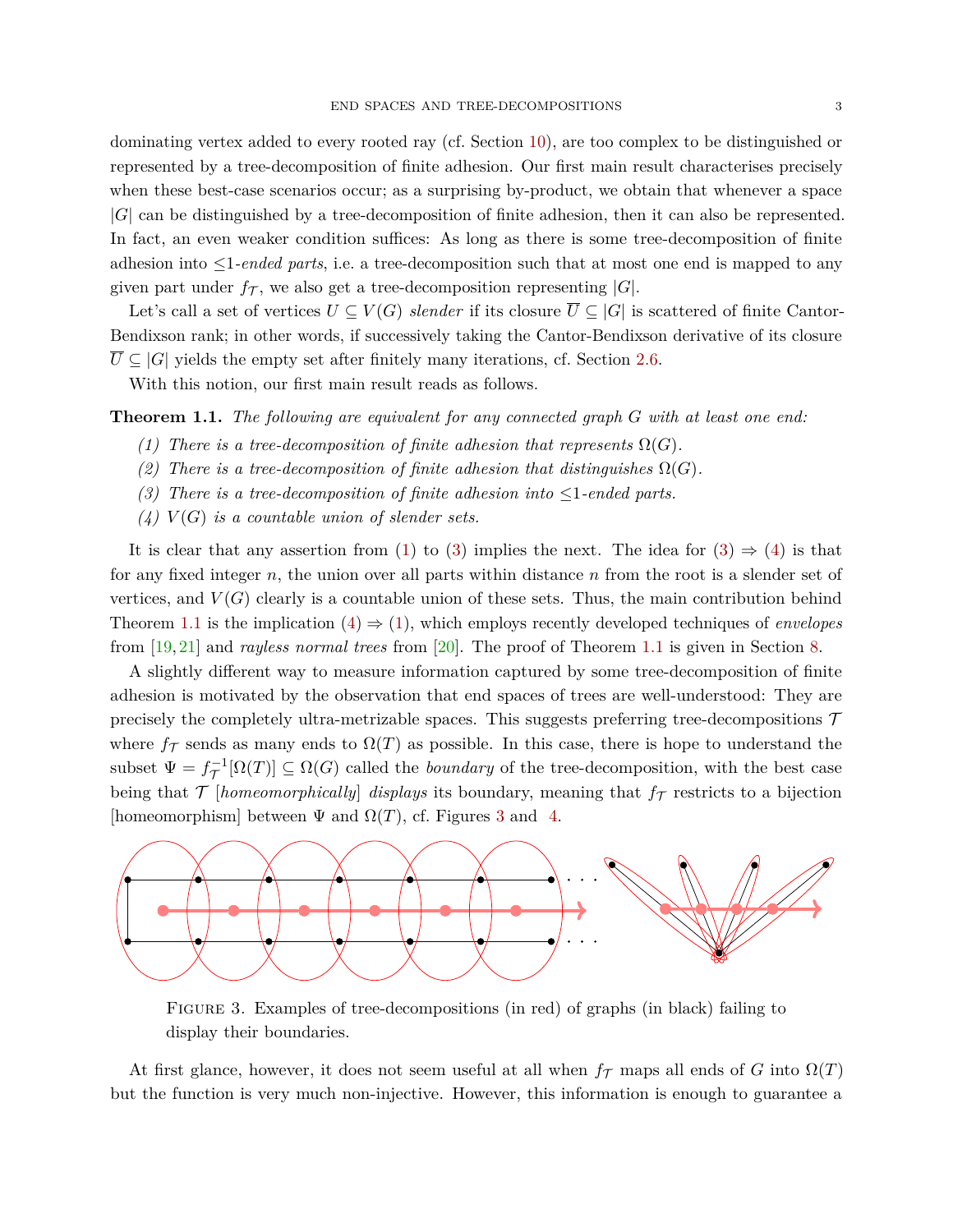

<span id="page-3-0"></span>Figure 4. Example of a tree-decomposition (in red) that displays all ends of a countable star of rays (in black) but fails to display them homeomorphically.

normal spanning tree, from which the space  $|G|$  is easily understood. Indeed, given previous work in the field due to Jung and Diestel  $[8, 9, 17]$  $[8, 9, 17]$  $[8, 9, 17]$  $[8, 9, 17]$  $[8, 9, 17]$ , it is not hard to verify that the following assertions are equivalent, see Theorem [7.1](#page-16-0) for details:

- There is a tree-decomposition of finite adhesion that (homeomorphically) displays  $\Omega(G)$ .
- There is a tree-decomposition of finite adhesion with boundary  $\Omega(G)$ .
- $|G|$  is (completely) metrizable.
- $V(G)$  is a countable union of closed sets in  $|G|$ .
- *G* has a normal spanning tree.

Now our second main result provides a local version of the above equivalences, characterising precisely which subsets  $\Psi$  of  $\Omega(G)$  can be (homeomorphically) displayed. Indeed, a striking, recent result by Carmesin [\[5\]](#page-27-12) says that it is always possible to display the set of undominated ends of a graph *G*. In [\[4\]](#page-26-2), Bürger and Kurkofka partially localized Carmesin's result by constructing treedecompositions of finite adhesion (with additional desirable properties) that display the boundary *∂U* of prescribed infinite sets of vertices  $U \subseteq V(G)$  where none of the ends in *∂U* are dominated. Carmesin also asked for a characterisation of those pairs of a graph *G* and a subset  $\Psi \subseteq \Omega(G)$  for which *G* has a tree-decomposition displaying  $\Psi$  [\[5,](#page-27-12) p. 549]. This problem has also been reiterated in [\[3,](#page-26-1) Problem 3.22]. Theorem [1.2](#page-4-0) below answers this question.

Another set of questions in infinite topological graph theory concerns so-called  $\Psi$ -graphs  $|G|_{\Psi}$ , i.e. subspaces of  $|G|$  of the form  $|G|_{\Psi} = G \cup \Psi \subseteq |G|$  for a set of ends  $\Psi \subseteq \Omega(G)$ .  $\Psi$ -graphs have been studied in connection with infinite matroids  $[1, 2, 14]$  $[1, 2, 14]$  $[1, 2, 14]$  $[1, 2, 14]$  $[1, 2, 14]$ : For example, the topological circles (copies of the unit circle  $S^1$ ) in  $|G|\Psi$  form the cycles of an infinite matroid whenever  $\Psi$  belongs to the Borel  $\sigma$ -algebra of  $\Omega(G)$  [\[1\]](#page-26-0).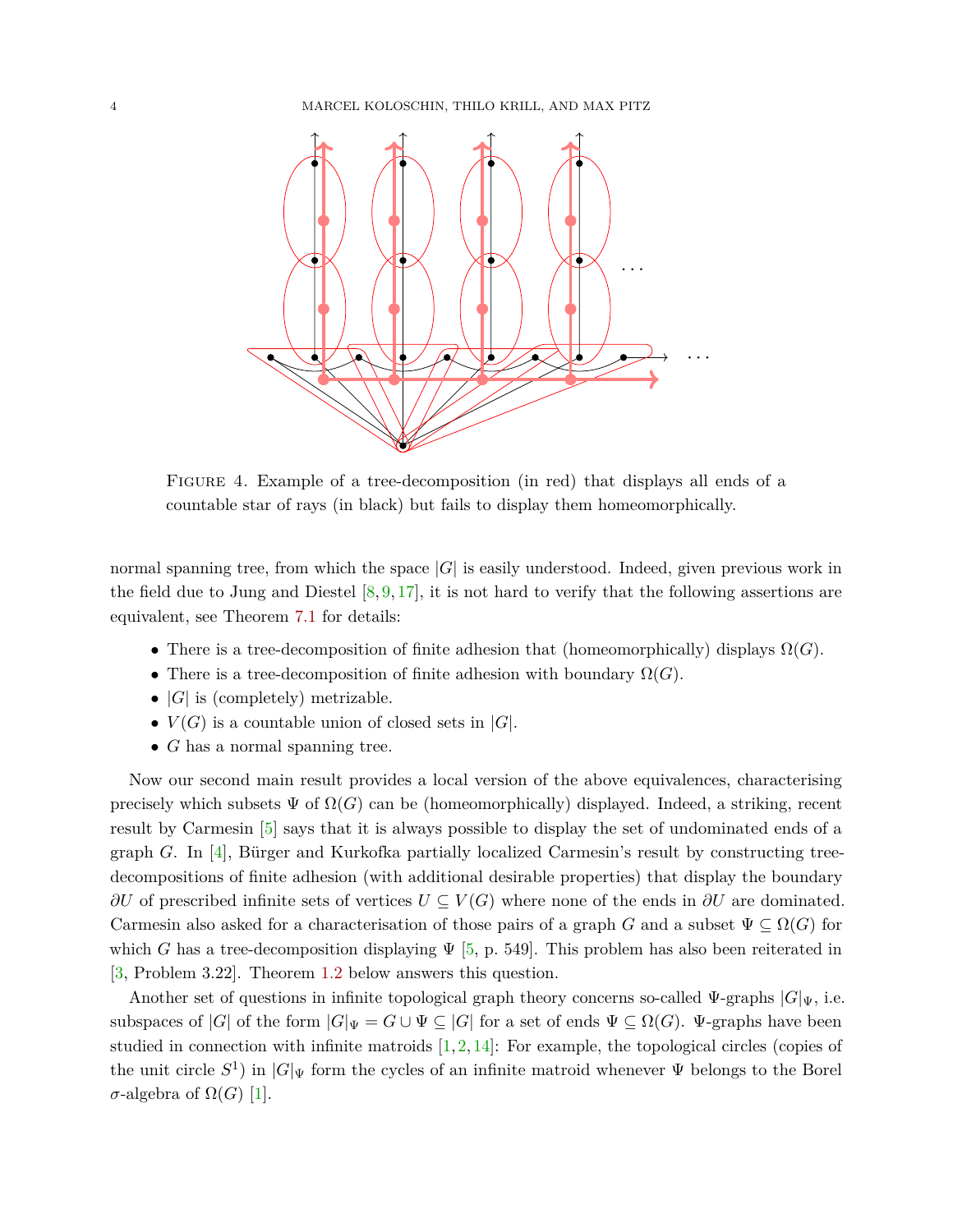It turns out that the correct generalisation of the 3rd bullet above about metrizability of |*G*| involves precisely the property of complete metrizability of Ψ-spaces.

<span id="page-4-0"></span>**Theorem 1.2.** *For any connected graph G and a set* Ψ *of ends of G the following are equivalent:*

*(1) There is a tree-decomposition of finite adhesion homeomorphically displaying* Ψ*.*

- *(2) There is a tree-decomposition of finite adhesion displaying* Ψ*.*
- *(3) There is a tree-decomposition of finite adhesion with boundary* Ψ*.*
- $(4)$   $|G|_{\Psi}$  *is completely metrizable.*
- <span id="page-4-1"></span> $(5)$   $\Psi$  *is*  $G_{\delta}$  *in*  $|G|$ *.*

Note that from Theorem [1.2](#page-4-0) one easily reobtains the above equivalences in the case  $\Psi = \Omega$ . Indeed, only item [\(5\)](#page-4-1) needs to be commented on: For this, note that saying that  $\Psi = \Omega$  is  $G_{\delta}$  in |*G*| means  $\Psi = \Omega$  is a countable intersection of open sets, which turns out to be equivalent to  $V(G)$  being a countable union of closed sets in |*G*|. Also note that  $\Psi$  being a  $G_{\delta}$  means that  $\Psi$  is a fairly simple element of the Borel  $\sigma$ -algebra on  $|G|$ , and in fact, using Theorem [1.2](#page-4-0) it is not hard to establish that  $|G|\Psi$  gives an infinite matroid in the special case from [\[1\]](#page-26-0) where  $\Psi \subseteq |G|$  is  $G_\delta$ .

Carmesin's result that the undominated ends  $\Psi$  of any connected graph can always be displayed now follows easily from Theorem [1.2:](#page-4-0) Simply note that fixing any vertex *v* and considering the set  $B_n(v)$  of all vertices in *G* within graph distance at most *n* from *v*, the set  $\Psi$  is the intersection of the countably many open sets  $O_n = |G| \setminus B_n(v)$  (for  $n \in \mathbb{N}$ ) and hence  $G_\delta$ , see Theorem [10.1.](#page-24-1)

Furthermore, Theorem [1.2](#page-4-0) also provides tree-decompositions that (homeomorphically) display the undominated ends in the boundary *∂U* of any fixed infinite set of vertices *U* ⊆ *V* (*G*), strengthening the above mentioned result by Bürger and Kurkofka from  $[4]$ ; see Theorem [10.2.](#page-24-2)

A number of natural questions remain on the topic which subsets of ends can be distinguished.

# **Problem 1.3.** *Characterise which*  $\Psi \subseteq \Omega(G)$  *can be distinguished.*

Given two distinct ends  $\omega_1, \omega_2$  of a graph *G* write  $n(\omega_1, \omega_2) \in \mathbb{N}$  for the minimal order of a separation in *G* that is oriented differently by  $\omega_1$  and  $\omega_2$ . We say that a tree-decomposition  $\mathcal T$  with decomposition tree *T efficiently distinguishes* a set of ends Ψ if T distinguishes Ψ with the additional property that for each  $\psi_1 \neq \psi_2 \in \Psi$  there is an edge *e* on the path in *T* between  $f_{\mathcal{T}}(\psi_1)$  and  $f_{\mathcal{T}}(\psi_2)$ with  $|X_e| = n(\omega_1, \omega_2)$ .

## **Problem 1.4.** *Characterise which*  $\Psi \subseteq \Omega(G)$  *can be efficiently distinguished.*

An end *ω* of a graph *thin* if all families of disjoint *ω*-rays are finite, and *thick* otherwise. Our next problem extends a problem of Diestel [\[7\]](#page-27-0), asking for which graphs there is a tree-decomposition of finite adhesion displaying precisely its thin ends. Carmesin [\[5\]](#page-27-12) constructed a graph for which there is no such tree-decomposition, and we construct a different counterexample in Example [10.7](#page-26-4) with help of our characterisation of displayable sets of ends from Theorem [1.2.](#page-4-0) We propose a different way in which a tree-decomposition of finite adhesion might distinguish the thin ends from the thick ends and ask which other bipartitions of  $\Omega(G)$  can be distinguished in the same way:

**Problem 1.5.** *Characterise for which bipartitions*  $\Omega(G) = \Omega_1 \sqcup \Omega_2$  *there is a tree-decompositions*  $\mathcal T$ *of finite adhesion with*  $f_{\mathcal{T}}(\Omega_1) \cap f_{\mathcal{T}}(\Omega_2) = \emptyset$ .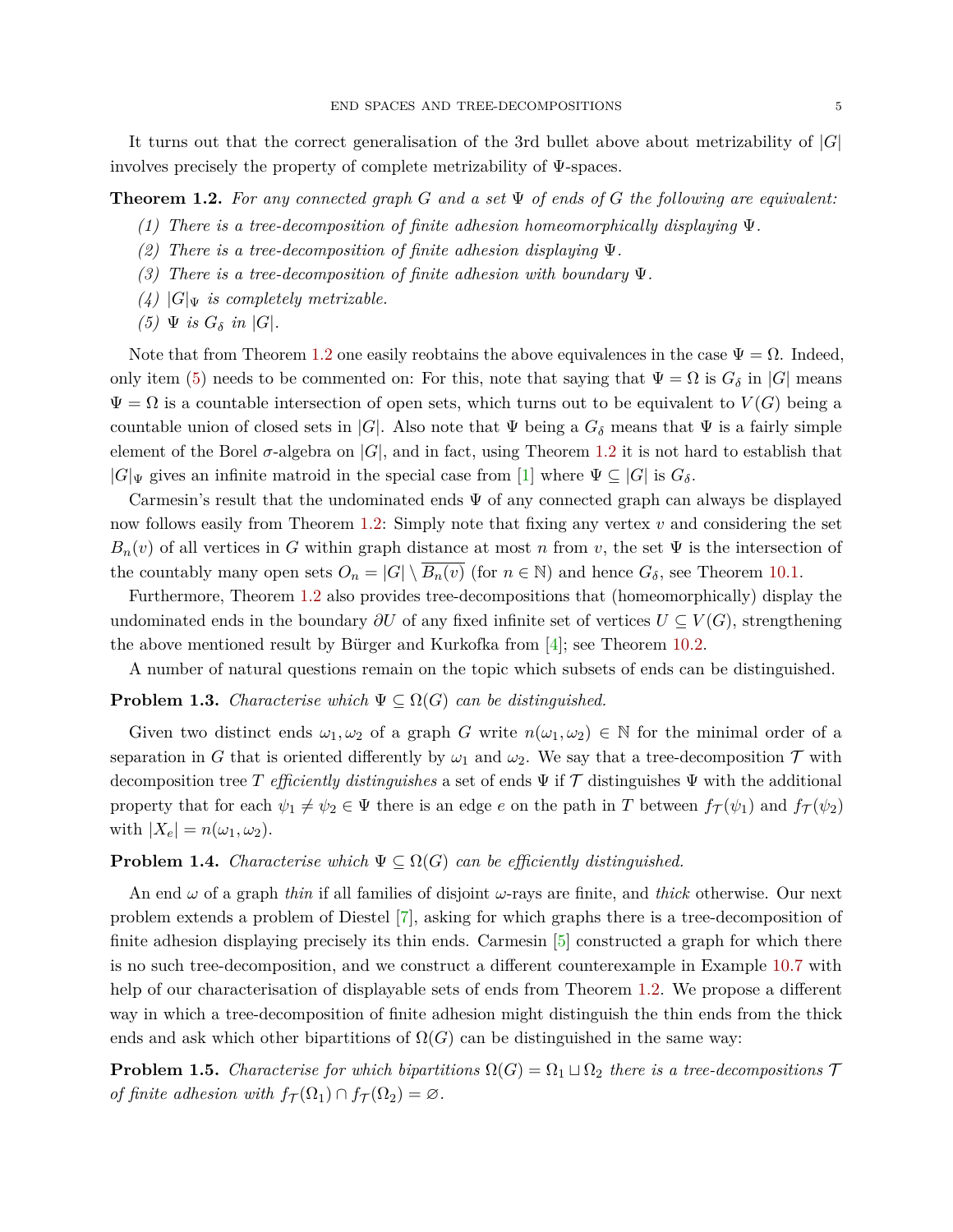We conclude with two problems concerning metrizability in end spaces.

<span id="page-5-1"></span>**Problem 1.6.** *Characterise which subspaces*  $\Psi \subseteq \Omega(G)$  *are metrizable or completely metrizable.* 

**Problem 1.7.** *Characterise which spaces*  $|G|_V$  *are metrizable.* 

<span id="page-5-0"></span>For  $\Psi = \Omega(G)$ , an answer to Problem [1.6](#page-5-1) is given in [\[20\]](#page-27-4).

## 2. Preliminaries

2.1. **Ends.** For graph theoretic terms we follow the terminology in [\[11\]](#page-27-14), and in particular [\[11,](#page-27-14) Chapter 8] for ends in graphs. A 1-way infinite path is called a *ray* and the subrays of a ray are its *tails*. Two rays in a graph  $G = (V, E)$  are *equivalent* if no finite set of vertices separates them; the corresponding equivalence classes of rays are the *ends* of *G*. If  $\omega$  is an end of *G* and  $R \in \omega$ , we call *R* an *ω*-ray. The set of ends of a graph *G* is denoted by  $\Omega = \Omega(G)$ .

The *degree* deg( $\omega$ ) of an end  $\omega$  is the supremum of the sizes of collections of pairwise disjoint rays in  $\omega$ ; Halin showed that this supremum is always attained, see [\[11,](#page-27-14) Theorem 8.2.5]. Ends are called *thin* if they have finite degree, and *thick* otherwise.

We say that a vertex *v dominates* a ray *R* if there is a subdivided star with center *v* and leafs in *R*. Whenever two rays *R* and  $R'$  are equivalent, a vertex dominates *R* if and only if it dominates  $R'$ . Thus we can say that a vertex *dominates* an end *ω* if and only if it dominates one ray (and thus all rays) from  $\omega$ . In this case, we say  $\omega$  is *dominated*.

2.2. **Ends and directions.** If  $X \subseteq V$  is finite and  $\omega \in \Omega$ , there is a unique component of  $G - X$ that contains a tail of every  $\omega$ -ray. We denote this component by  $C(X, \omega)$  and say that  $\omega$  *lives in*  $C(X, \omega)$ .

A *direction* on *G* is a function *d* that assigns to every finite  $X \subseteq V$  one of the components of *G* − *X* so that  $d(X) \supseteq d(X')$  whenever  $X \subseteq X'$ . For every end  $\omega$ , the map  $X \mapsto C(X, \omega)$  is easily seen to be a direction. Conversely, every direction is defined by an end in this way:

<span id="page-5-2"></span>**Theorem 2.1** (Diestel & Kühn [\[12\]](#page-27-15)). *For every direction d on a graph G there is an end*  $\omega$  *such that*  $d(X) = C(X, \omega)$  *for every finite*  $X \subseteq V(G)$ *.* 

2.3. **Star-Comb Lemma.** Given a set of vertices *U*, a *comb attached to U* consists of a ray *R* together with infinitely many disjoint *R*–*U* paths (possibly trivial). A *star attached to U* is a subdivided infinite star with all leaves in *U*.

<span id="page-5-3"></span>**Lemma 2.2** (Star-Comb Lemma [\[11,](#page-27-14) Lemma 8.2.2])**.** *Let U be an infinite set of vertices in a connected graph G. Then G contains a star or a comb attached to U.*

<span id="page-5-4"></span>2.4. **End spaces.** If  $X \subseteq V$  is finite and  $\omega \in \Omega$ , then  $\Omega(X,\omega) = \{\varphi \in \Omega : C(X,\varphi) = C(X,\omega)\}\$ denotes the set of all ends that live in  $C(X, \omega)$ . We put  $\hat{C}(X, \omega) = C(X, \omega) \cup \Omega(X, C)$ .

The collection of singletons  $\{v\}$  for  $v \in V(G)$  together with all sets of the form  $\tilde{C}(X,\omega)$  for finite  $X \subseteq V$  and  $\omega \in \Omega(G)$  forms a basis for a topology on  $V(G) \cup \Omega(G)$ . This topology is Hausdorff, and it is *zero-dimensional* in the sense that it has a basis consisting of closed-and-open sets.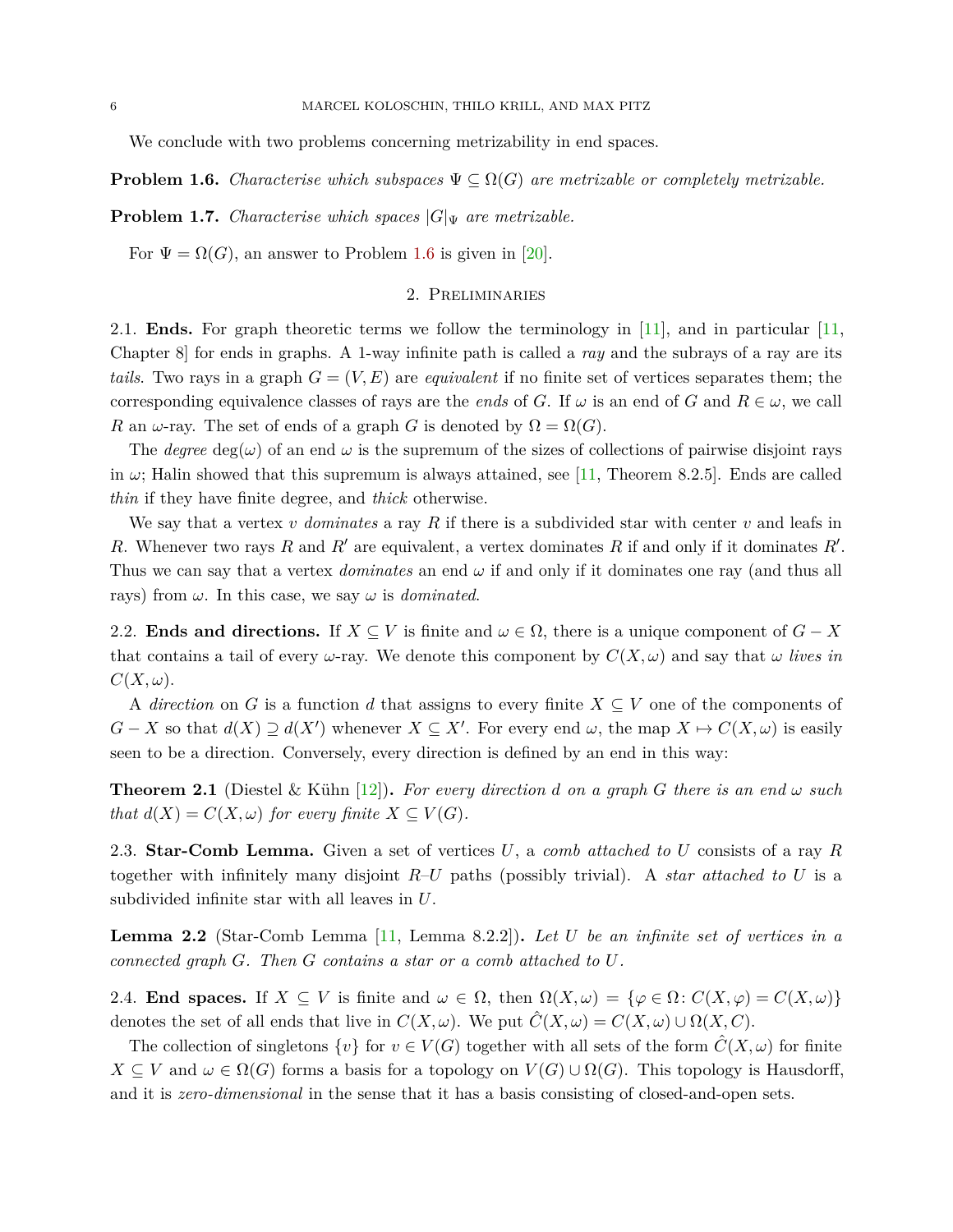Given a set of vertices  $U \subseteq V(G)$ , we write  $\partial U$  for its boundary, i.e. the set of ends in  $\overline{U}$ . It is well-known that  $\omega \in \partial U$  if and only if there is a comb attached to *U* with spine in  $\omega$ .

If *H* is a subgraph of *G*, then rays equivalent in *H* remain equivalent in *G*; in other words, every end of *H* can be interpreted as a subset of an end of *G*, so the natural inclusion map  $\iota: \Omega(H) \to \Omega(G)$ is well-defined. A subgraph  $H \subseteq G$  is *end-faithful* if this inclusion map  $\iota$  is a bijection from  $\Omega(H)$ onto *∂H* ⊆ Ω(*G*). [1](#page-6-0)

We now describe one common way to extend this topology on  $V(G) \cup \Omega(G)$  to a topology on  $|G| = G \cup \Omega(G)$ , the graph *G* together with its ends. This topology, called MTop, has a basis formed by all open sets of *G* considered as a metric length-space (i.e. every edge together with its endvertices forms a unit interval of length 1, and the distance between two points of the graph is the length of a shortest arc in *G* between them), together with basic open neighbourhoods for ends of the form

$$
\hat{C}_{\varepsilon}(X,\omega):=\hat{C}(X,\omega)\cup \mathring{E}_{\varepsilon}(X,C(X,\omega)),
$$

where  $\mathring{E}_{\varepsilon}(X, C(X, \omega))$  denotes the open ball around  $C(X, \omega)$  in *G* of radius  $\varepsilon$ .

2.5. **Tree orders and normal trees.** The *tree order* of a tree *T* with root *r* is a partial order on *V*(*T*) which is defined by setting  $u \leq v$  if *u* lies on the unique path *rTv* from *r* to *v* in *T*. Given  $n \in \mathbb{N}$ , the *nth level*  $T^n$  of *T* is the set of vertices at distance *n* from *r* in *T*, and by  $T^{\leq n}$  we denote the union over the first *n* levels. The *down-closure* of a vertex *v* is the set  $[v] := \{u : u \le v\}$ ; its *up-closure* is the set  $|v| := \{ w : v \leq w \}$ . The down-closure of *v* is always a finite chain, the vertex set of the path  $rTv$ . A ray  $R\subseteq T$  starting at the root is called a *normal ray* of T.

A rooted spanning tree *T* of a graph *G* is *normal* in *G* if the endvertices of every edge of *G* are comparable in the tree order of *T*. Normal spanning trees are always end-faithful [\[11,](#page-27-14) Lemma 8.2.3].

A rooted, not necessarily spanning, tree *T* contained in a graph *G* is *normal* in *G* if the endvertices of every *T*-path in *G* are comparable in the tree-order of *T*. Here, for a given subgraph  $H \subseteq G$ , a path *P* in *G* is said to be an *H*-*path* if *P* is non-trivial and meets *H* exactly in its endvertices. Clearly, if *T* is spanning, this reduces to the earlier condition, as in this case all *T*-paths are chords. We remark that for a normal tree  $T \subseteq G$  the neighbourhood  $N(D)$  of every component *D* of  $G - T$ forms a chain in *T*. The following result can be found in [\[20\]](#page-27-4).

<span id="page-6-1"></span>**Theorem 2.3.** Let *G* be a connected graph. For every open cover  $\mathcal{O}$  of  $\Omega(G)$ , there is a rayless *normal tree T in G such that for every component C of*  $G - T$  *there is a set*  $O \in \mathcal{O}$  *such that ∂C* ⊆ *O.*

Additionally, we need the following easy lemma: We say a set of vertices *U* in a graph *G* has *finite adhesion*, if and only if every component of *G* − *U* has a finite neighbourhood in *U*.

<span id="page-6-2"></span>**Lemma 2.4.** *Let G be a connected graph and T a rayless normal tree in G. Then T has finite adhesion in G*. Moreover, for every finite set  $U \subseteq V(G)$  there is a rayless normal tree  $T^* \supseteq T$  in G such that  $U \subseteq V(T^*)$ .

<span id="page-6-0"></span><sup>&</sup>lt;sup>1</sup>In the literature, the term end-faithful subgraph is sometimes used only for subgraphs  $H \subseteq G$  with  $\partial H = \Omega(G)$ .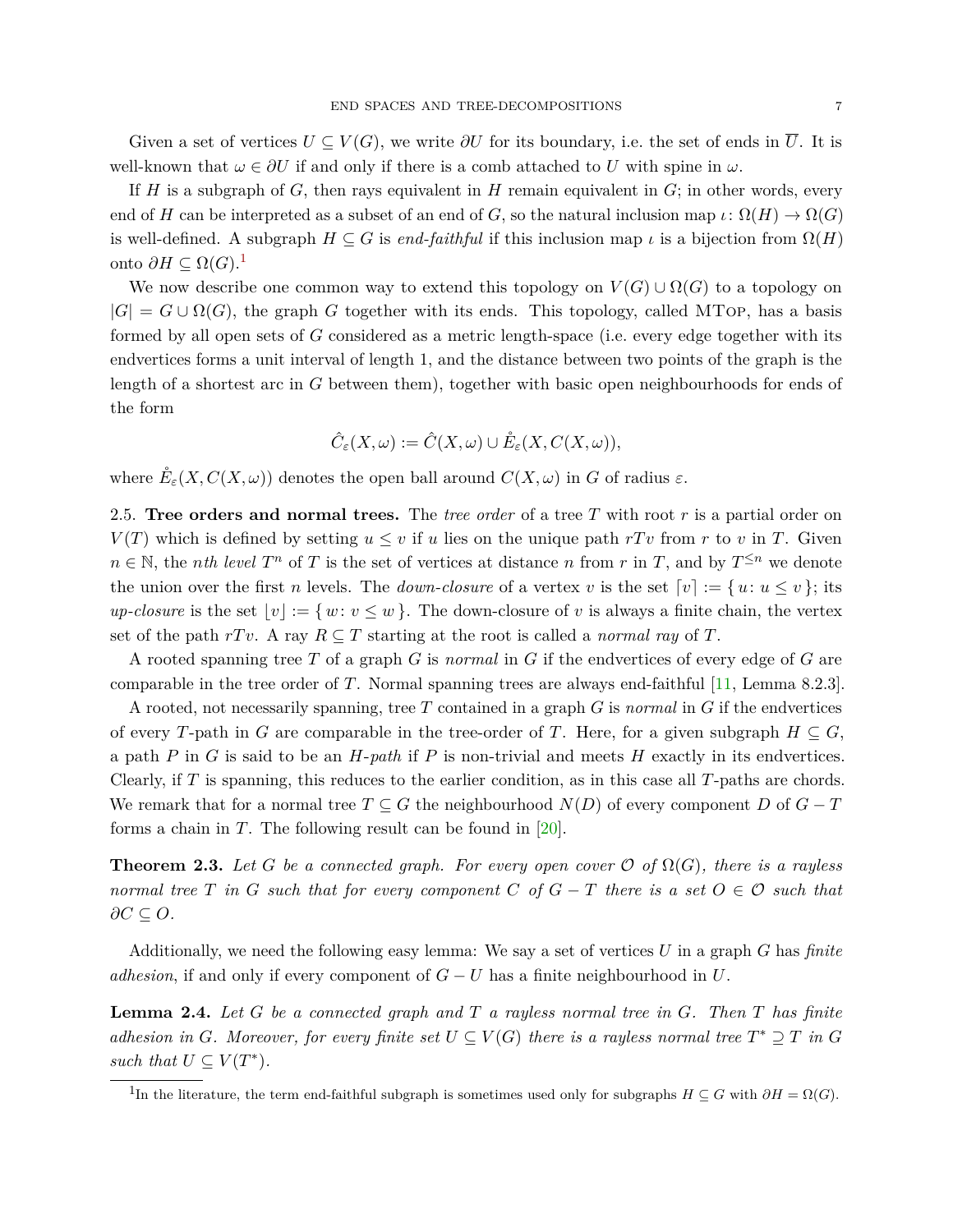*Proof.* For the proof that *T* has finite adhesion in *G*, let *C* be any component of  $G - T$ . Since *T* is normal, the neighbourhood of *C* is a chain in the tree order of *T*, and this chain is finite because *T* ∗ is rayless.

Next, let  $T^*$  be a rayless normal tree in  $G$  extending the tree  $T$  which contains maximally many vertices from  $U$ . We show that  $T^*$  contains all vertices from  $U$ . Suppose for a contradiction that there is a vertex  $u \in U$  with  $u \notin V(T^*)$  and let *C* be the component of  $G - T^*$  containing *u*. We showed in the first paragraph of this proof that the neighbourhood  $N(C)$  of *C* is a finite chain in the tree order of  $T^*$ . Let  $v$  be its maximal element and  $v'$  a neighbour of  $v$  in  $C$ . Then the union of  $T^*$  with the edge  $vv'$  and a  $v'-u$  path in C is again a rayless normal tree with T as a subgraph, contradicting the maximality of  $T$ .

<span id="page-7-0"></span>2.6. **Topological notions.** A subspace *Y* of a topological space *X* is *discrete* if every singleton of *Y* is open in the subspace topology.

A  $G_{\delta}$ -set of a topological space X is a countable intersection of open sets. An  $F_{\sigma}$ -set is a countable union of closed sets. Note that the complement of a  $G_{\delta}$ -set is always a  $F_{\sigma}$ -set and vice versa.

<span id="page-7-1"></span>**Lemma 2.5.** Let *G* be a graph and  $\Psi \subseteq \Omega(G)$ . Then  $V(G) \cup \Psi$  is  $F_{\sigma}$  in  $|G|$  if and only if  $G \cup \Psi$  is  $F_{\sigma}$  *in*  $|G|$ *.* 

*Proof.* The backwards direction follows from that fact that  $V \cup \Omega$  is closed in  $|G|$ , so  $V \cup \Psi$  is closed in  $G \cup \Psi$ , and closed subsets of  $F_{\sigma}$ -sets are themselves  $F_{\sigma}$ .

Conversely, assume  $V \cup \Psi = \bigcup_{n \in \mathbb{N}} X_n$  is a countable union of closed sets  $X_n$  of vertices and ends in |*G*|. Without loss of generality, we have  $X_n \subseteq X_{n+1}$ . Let  $V_n = X_n \cap V(G)$ . Then  $\bigcup_{n \in \mathbb{N}} V_n = V(G)$ and  $G = \bigcup_{n \in \mathbb{N}} G[V_n]$ . But then the induced subsets  $G[X_n] := G[V_n] \cup X_n$  are also closed in  $|G|$ , and so  $G \cup \Psi = \bigcup_{n \in \mathbb{N}} G[X_n]$  is  $F_{\sigma}$  in  $|G|$ , too.

A set of vertices *U* in a graph *G* is *dispersed* if it can be separated from any ray in *G* by a finite set of vertices. This is equivalent to the property of *U* being closed in  $|G|$ .

Given a topological space *X*, the *derived space*  $X'$  is the subspace  $X' \subseteq X$  obtained by removing all isolated points from *X*. By transfinite induction, one defines a decreasing sequence of subsets of *X* by setting  $X^{(0)} = X$ ,  $X^{(\alpha+1)} = (X^{(\alpha)})'$  in the successor case, and  $X^{(\lambda)} = \bigcap_{\alpha < \lambda} X^{(\alpha)}$  for all limit ordinals *λ*. For cardinality reasons, this transfinite sequence must eventually be constant. The smallest ordinal  $\alpha$  such that  $X^{(\alpha+1)} = X^{(\alpha)}$  is called the *Cantor–Bendixson rank* of *X*. If  $X^{(\alpha)} = \varnothing$ for some ordinal  $\alpha$ , then  $X$  is *scattered*.

A set of vertices  $U \subseteq V(G)$  is *slender* if  $X = \overline{U} \subseteq |G|$  satisfies  $X^{(n)} = \emptyset$  for some  $n \in \mathbb{N}$ .

## 3. Tree-decompositions

A [rooted] *tree-decomposition* of a graph *G* is a pair  $\mathcal{T} = (T, \mathcal{V})$  where *T* is a [rooted] tree and  $V = (V_t : t \in T)$  is a family of vertex sets of *G* called *parts* such that the following holds (see also  $[11, $12.3]$  $[11, $12.3]$ :

(T1) for every vertex *v* of *G* there exists  $t \in T$  such that  $v \in V_t$ ;

(T2) for every edge *e* of *G* there exists  $t \in T$  such that  $e \in G[V_t]$ ; and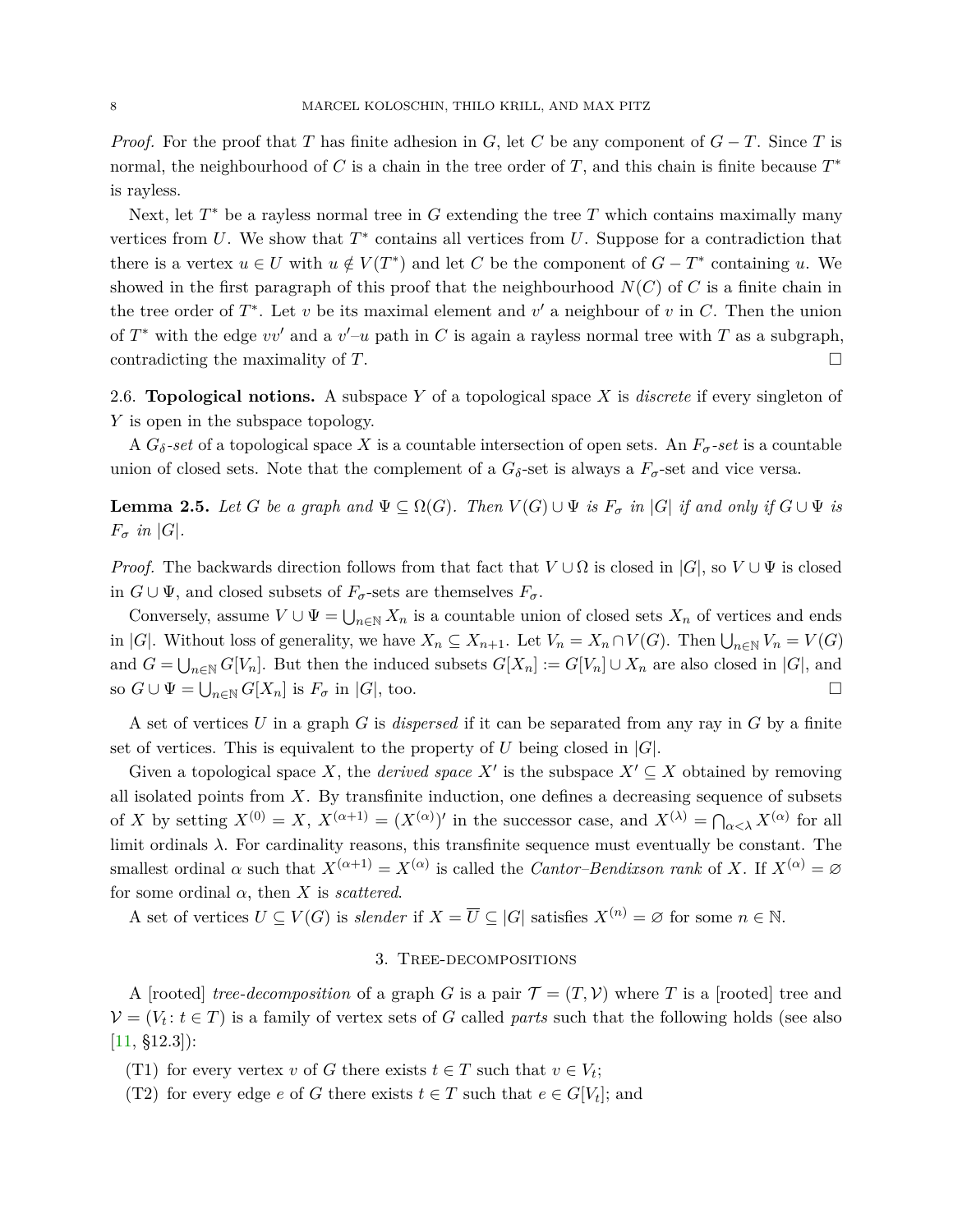(T3)  $V_{t_1} \cap V_{t_3} \subseteq V_{t_2}$  whenever  $t_2$  lies on the  $t_1-t_3$  path in  $T$ .

Let  $e = xy$  be any edge of *T* and let  $T_x$  and  $T_y$  be the two components of  $T - e$  with  $x \in T_x$  and  $y \in T_y$ . Each edge  $e = xy$  of *T* in a tree-decomposition gives rise to a separator  $X_e := V_x \cap V_y$ called the separator *induced by* the edge *e*, which separates  $A_x = \bigcup_{t \in T_x} V_t$  from  $A_y = \bigcup_{t \in T_y} V_t$ . The tree-decomposition has *finite adhesion* if all separators of *G* induced by the edges of *T* are finite.

Given a tree-decomposition  $\mathcal{T} = (T, \mathcal{V})$  of finite adhesion of *G*, any end  $\omega$  of *G* orients each edge  $e = xy$  of *T* according to whether *ω* lives in a component of  $G[A_x] - X_e$  or  $G[A_y] - X_e$ . This orientation of *T* points towards a node of *T* or to an end of *T*, and  $\omega$  *lives* in that part for that node or *corresponds* to that end, respectively.

Let  $f_T: \Omega(G) \to V(T) \cup \Omega(T)$  be the function mapping every end of G to the node or end of T that it lives in or corresponds to, respectively. We say that  $\mathcal T$  *distinguishes* the ends of G if  $f_{\mathcal T}$  is injective, and it *represents* the ends of  $G$  if  $f<sub>T</sub>$  is bijective.

We call  $f^{-1}_\mathcal{T}[\Omega(T)]$  the *boundary* of T, and  $f^{-1}_\mathcal{T}[V(T)]$  the *interior* of T. We say that T *displays* a subset  $\Psi \subseteq \Omega(G)$  if  $\Psi$  is the boundary of  $\mathcal T$  and  $f_{\mathcal T} \upharpoonright \Psi \to \Omega(T)$  is bijective, and it *homeomorphically displays*  $\Psi$  if  $f_{\mathcal{T}} \upharpoonright \Psi \to \Omega(T)$  is a homeomorphism. We say that  $\mathcal{T}$  [*bijectively*] *distributes* a subset  $\Xi \subseteq \Omega(G)$  if  $\Xi$  is the interior of  $\mathcal T$  and  $f_{\mathcal T} \upharpoonright \Xi$  is injective [bijective]. Finally, we say that  $\mathcal T$  *realises*  $[represents]$  a partition  $\Omega(G) = \Xi \sqcup \Psi$  of the end space of *G* if  $\mathcal T$  [bijectively] distributes  $\Xi$  and displays Ψ.

We conclude this section with a sufficient condition for tree-decompositions to (homeomorphically) display their boundary. We say a rooted tree-decomposition  $(T, V)$  is *upwards connected* if for every edge  $e = x < y \in E(T)$  the induced subgraph  $H_e := G[A_y \setminus A_x] = G[A_y] - X_e$  (with  $A_x$ ,  $A_y$  and  $X_e$ as above) is non-empty and connected (or equivalently,  $H_e$  is a component of  $G - X_e$ ).

<span id="page-8-0"></span>**Lemma 3.1.** *Every upwards connected rooted tree-decomposition*  $\mathcal{T} = (T, \mathcal{V})$  *of finite adhesion of a graph G homeomorphically displays its boundary.*

*Proof.* Let  $\Psi$  be the boundary of T. We show that  $f := f_{\mathcal{T}} \upharpoonright \Psi : \Psi \to \Omega(T)$  is a homeomorphism.

For the proof that *f* is injective, let  $\psi_1 \neq \psi_2 \in \Psi$  and let  $R_i$  be the  $f(\psi_i)$ -ray in *T* starting in the root of *T* for  $i = 1, 2$ . There is a finite vertex set  $S \subseteq V(G)$  such that  $\psi_1$  and  $\psi_2$  live in different components of  $G - S$ . By (T1) there is a finite subtree  $T'$  of  $T$  containing the root of  $T$  such that  $S \subseteq \bigcup_{t \in T'} V_t =: G'.$  We denote the unique  $T'_{\perp}(T \setminus T')$  edge in  $R_i$  by  $e_i$  for  $i = 1, 2$ . Then  $\psi_i$  lives in  $H_{e_i}$  (as defined above) which is a component of  $G - G'$  since  $\mathcal T$  is upwards connected. Since  $\psi_1$  and  $\psi_2$  live in different components of *G* − *S*, they also live in different components of *G* − *G*<sup> $\prime$ </sup>. It follows that  $H_{e_1} \neq H_{e_2}$ . Therefore  $e_1 \neq e_2$ ,  $R_1 \neq R_2$ , and thus  $f(\psi_1) \neq f(\psi_2)$ .

Next, for the proof that *f* is onto, for each end  $\omega$  of *T* we find an end  $\psi \in \Psi$  such that  $f_{\mathcal{T}}(\psi) = \omega$ . Let  $R = re_0v_1e_1v_2e_2...$  be the *w*-ray in *T* starting in the root of *T*. We have  $\bigcap_{i\in\mathbb{N}} H_{e_i} = \emptyset$  because each  $H_{e_i}$  contains only vertices from parts  $V_t$  such the distance of  $t$  to the root of  $T$  is greater than  $i$ . In particular, for every finite subset *S* of  $V(G)$  there is a minimal integer *i* such that  $S \cap H_{e_i} = \emptyset$ . Since  $H_{e_i}$  is connected and non-empty, there is a unique component  $d(S)$  of  $G - S$  with  $H_{e_i} \subseteq d(S)$ . The function *d* defines a direction on *G* because the components  $H_{e_0} \supseteq H_{e_1} \supseteq \ldots$  are nested and non-empty. By Theorem [2.1,](#page-5-2) there is an end  $\psi$  of *G* such that  $C(S, \psi) = d(S)$  for every finite subset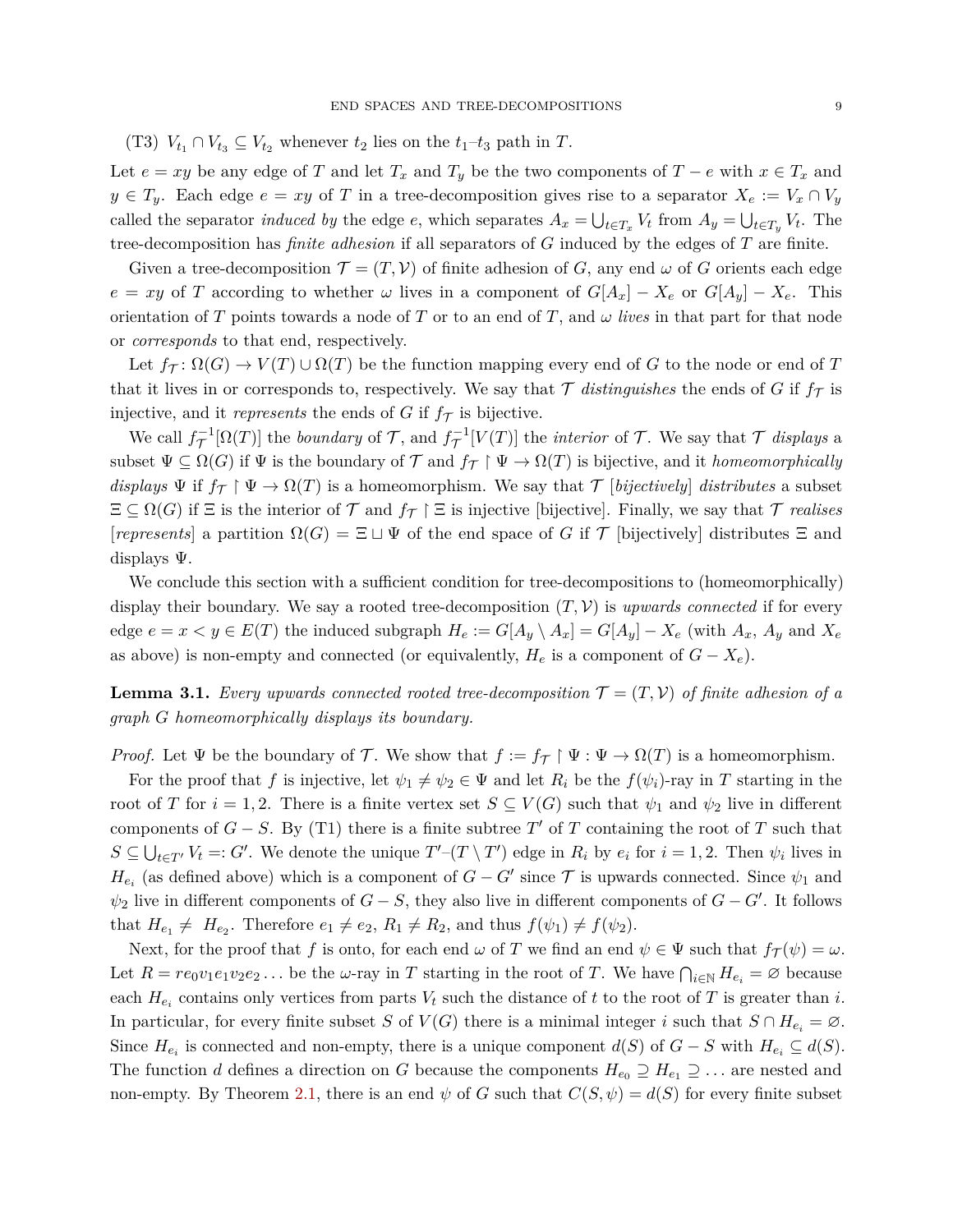$S \subseteq V(G)$ . In particular, we have  $d(X_{e_i}) = H_{e_i}$  for the separator  $X_{e_i}$  corresponding to  $e_i$ , and hence  $\psi$  lives in  $H_{e_i}$  for all  $i \in \mathbb{N}$ . Consequently,  $\psi$  lies in the boundary of  $\mathcal{T}$  and  $f(\psi) = \omega$ .

We now argue that f is continuous (this part of the argument works for any tree-decomposition displaying  $\Psi$  and doesn't yet require upwards connectedness). Indeed, let  $\psi \in \Psi$  and  $f(\psi) = \omega \in \Omega(T)$ . For continuity, consider an arbitrary basic open neighbourhood  $\Omega_T(T', \omega)$  of  $\omega \in \Omega(T)$ . Since *T* is a tree, there is a unique  $C(T', \omega)$ -T' edge  $e = tt'$ . Then  $X_e = V_t \cap V_{t'}$  is finite since  $\mathcal T$  had finite adhesion. Now  $C_G(X_e, \psi)$  lies completely on one side of the separation  $(A_e, B_e)$ , and so all ends in  $C_G(X_e, \psi)$  orient *e* towards *ω*, showing that  $f[\Omega_G(X_e, \psi)] \cap \Psi \subseteq \Omega_T(T', \omega)$  as desired.

Finally, we show that  $f^{-1}$  is continuous (this part fails without upwards connectedness, cf. Fig-ure [4\)](#page-3-0). Let  $f^{-1}(\omega) = \psi \in \Psi$  as before and consider a basic open neighbourhood  $\Omega_G(S, \psi) \cap \Psi$  of  $\psi \in \Psi$ . Let *T*<sup> $\prime$ </sup> be a finite subtree of *T* which contains the root of *T* and such that  $S \subseteq \bigcup_{t \in V(T')} V_t$ . Since  $\psi$  orients *e* towards  $\omega$  and  $H_e$  is connected, it follows that  $H_e = C(X_e, \psi) \subseteq C(S, \psi)$ . Thus, all ends that orient *e* towards  $\omega$  live in  $C(S, \psi)$ , giving  $f^{-1}[\Omega_T(T', \omega)] \subseteq \Omega(S, \psi) \cap \Psi$  as desired.  $\square$ 

## 4. Tree-decompositions displaying all ends

In this section we answer the question which graphs have a tree-decomposition displaying all ends. It turns out that those are exactly the graphs with a normal spanning tree. A characterisation of those graphs by forbidden minors can be found in [\[22\]](#page-27-16).

<span id="page-9-7"></span><span id="page-9-4"></span>**Theorem 4.1.** *The following are equivalent for any connected graph G:*

- *(1) There is an upwards connected tree-decomposition of finite adhesion with connected parts that homeomorphically displays*  $\Omega(G)$ *.*
- <span id="page-9-5"></span>*(2) There is a tree-decomposition of finite adhesion displaying*  $\Omega(G)$ *.*
- <span id="page-9-6"></span>*(3) There is a tree-decomposition of finite adhesion with boundary*  $\Omega(G)$ *.*
- <span id="page-9-2"></span>*(4)* |*G*| *is (completely) metrizable.*
- <span id="page-9-0"></span> $(5)$   $\Omega(G)$  *is*  $G_{\delta}$  *in*  $|G|$ *.*
- <span id="page-9-1"></span>*(6) G has a normal spanning tree.*

*Proof.* The equivalence [\(5\)](#page-9-0)  $\Leftrightarrow$  [\(6\)](#page-9-1) is a well-known result by Jung characterising the existence of normal spanning trees [\[17\]](#page-27-11). In Jung's language, a connected graph has a normal spanning tree if and only if  $V(G)$  is a countable union of dispersed sets; since dispersed sets are precisely the sets of vertices which are closed in |*G*|, this is equivalent to  $V = V(G)$  being  $F_{\sigma}$  in |*G*|. By Lemma [2.5,](#page-7-1) this is equivalent to *G* being  $F_{\sigma}$  in  $|G|$ , which by taking complements in the same as  $\Omega(G)$  being  $G_{\delta}$  in |*G*|.

The equivalence [\(4\)](#page-9-2)  $\Leftrightarrow$  [\(6\)](#page-9-1) is due to Diestel [\[9\]](#page-27-1).<sup>[2](#page-9-3)</sup> The implications [\(1\)](#page-9-4)  $\Rightarrow$  [\(2\)](#page-9-5) and (2)  $\Rightarrow$  [\(3\)](#page-9-6) are trivial.

<span id="page-9-3"></span><sup>&</sup>lt;sup>2</sup>For [\(6\)](#page-9-1)  $\Rightarrow$  [\(4\)](#page-9-2), Diestel only verifies that his metric is topologically compatible; but it not hard to see that his metric is in fact complete. See also Theorem [7.1.](#page-16-0)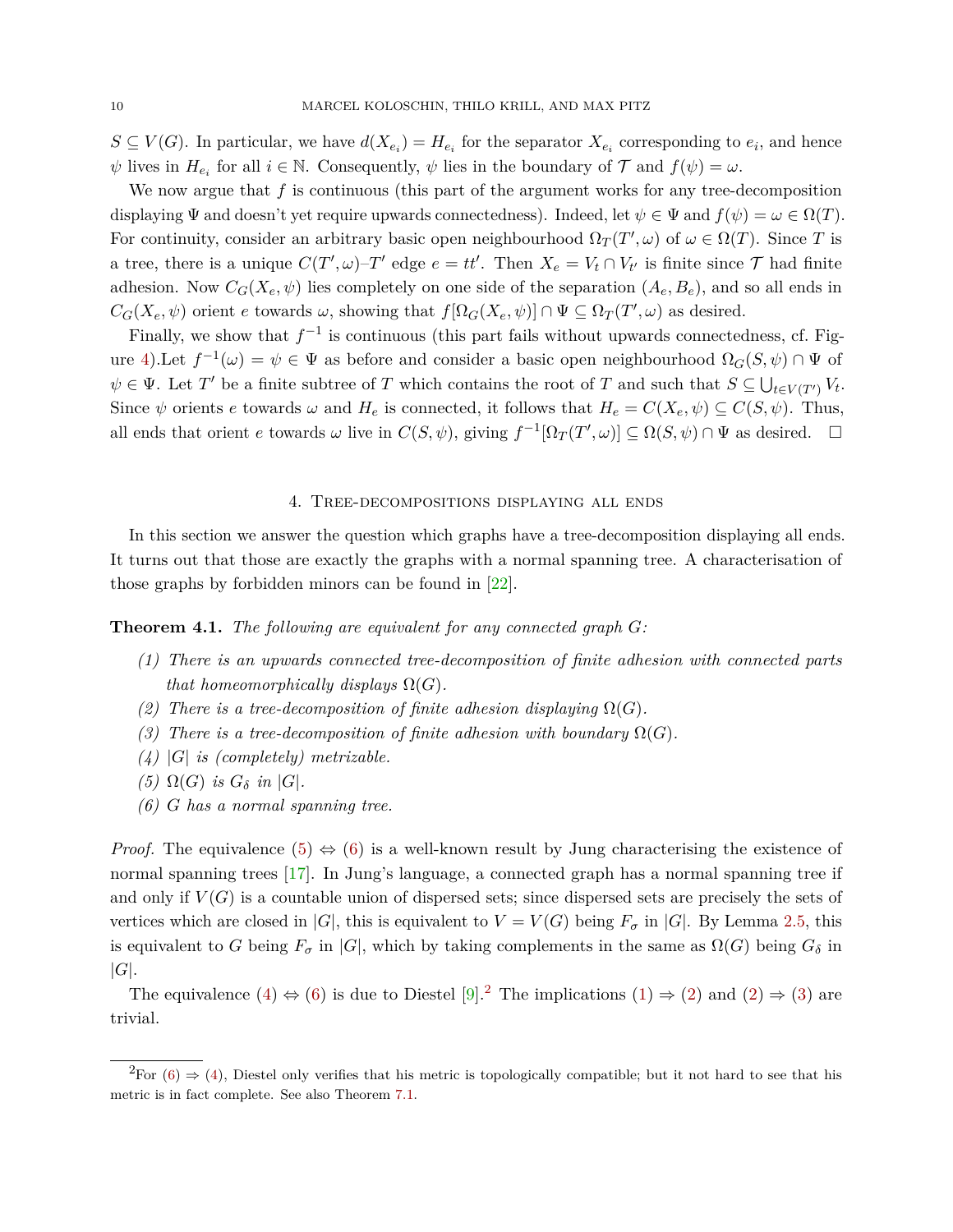For  $(3) \Rightarrow (5)$  $(3) \Rightarrow (5)$  $(3) \Rightarrow (5)$  suppose we have a tree-decomposition  $(T, V)$  with root r of finite adhesion with boundary  $\Omega(G)$ . We claim that

$$
D_n := \bigcup_{t \in T^{\leq n}} V_t
$$

is closed. Indeed, for any end  $\omega$  of G there is a unique ray  $R = t_0 t_1 t_2 \ldots$  starting at the root  $t_0 = r$ corresponding to this end. Then  $V_{t_n} \cap V_{t_{n+1}}$  is a finite separator that separates  $D_n$  from the tails of all  $\omega$ -rays. Hence no end lives in the closure of  $D_n$ , so  $G[D_n]$  is closed. It follows from property (T1) and (T2) of a tree-decomposition that  $G = \bigcup_{n \in \mathbb{N}} G[D_n]$  is  $F_{\sigma}$ , so by taking complements in  $|G|$ , we see that  $\Omega(G)$  is  $G_{\delta}$  in  $|G|$ .

Lastly, we show  $(6) \Rightarrow (1)$  $(6) \Rightarrow (1)$  $(6) \Rightarrow (1)$ . Something similar has been done in [\[8\]](#page-27-10). Assume that G has a normal spanning tree *T* with root *r*. For every vertex *t* of *T*, we define  $V_t := [t]$  and show that  $\mathcal{T} := (T, (V_t)_{t \in T})$  is a tree-decomposition of *G* of finite adhesion that homeomorphically displays all its ends. Since *T* is normal, the end vertices of any edge *vw* of *G* are comparable in the tree order. If say  $v < w$ , then *e* belongs to the part  $V_w$  per definition, giving (T2). Further, if a vertex lies in two parts  $V_v$  and  $V_w$ , it lies in  $\lceil v \rceil \cap \lceil w \rceil$  and hence in all  $V_t$  for vertices  $t$  on the unique  $v-w$  path in *T*. Thus we get property (T3), so we have a tree-decomposition. It is clear that all parts are connected and since all parts are finite, also all adhesion sets are finite. Finally,  $\mathcal T$  is clearly upwards connected. Therefore it follows from Lemma [3.1](#page-8-0) that  $\mathcal T$  homeomorphically displays its boundary, which contains all ends of *G* since all parts are finite.  $\Box$ 

#### 5. Envelopes

Let *G* be a connected graph. An *envelope* for a set of vertices  $U \subseteq V(G)$  is a set of vertices  $U^* \supseteq U$ of finite adhesion (i.e. such that every component of  $G - U^*$  has only finitely many neighbours in  $U^*$ ) with  $\partial U^* = \partial U$ . In [\[19,](#page-27-9) Theorem 3.2] it is proven that every set of vertices in a connected graph admits a connected envelope.

In the following, however, we need a stronger notion of an envelope that works for a set  $X \subseteq$  $V(G) \cup \Omega(G)$  of vertices and ends (and in particular, for a set X consisting of ends only): An *envelope* for such a set  $X \subseteq V(G) \cup \Omega(G)$  is a set of vertices  $X^* \supseteq X \cap V(G)$  of finite adhesion such that  $\partial X^* = \overline{X} \cap \Omega(G)$ , where the closure  $\overline{X}$  of *X* is taken in |*G*|.

<span id="page-10-0"></span>**Theorem 5.1.** *Any set consisting of vertices and ends in a graph G admits an envelope.*

*Proof.* Let  $X \subseteq V(G) \cup \Omega(G)$  be a given set of vertices and ends in a graph *G*, and write  $V(X) :=$  $X \cap V(G)$ . Let R be an inclusionwise maximal set of pairwise disjoint rays of ends in  $\overline{X}$ . Put

$$
X' := V(X) \cup \bigcup_{R \in \mathcal{R}} V(R)
$$

and let  $S$  be the set of all centres of (infinite) stars attached to  $X'$ . We will show that

$$
X^*:=X'\cup\mathcal{S}
$$

is an envelope for *X*. The verification relies on the following two claims: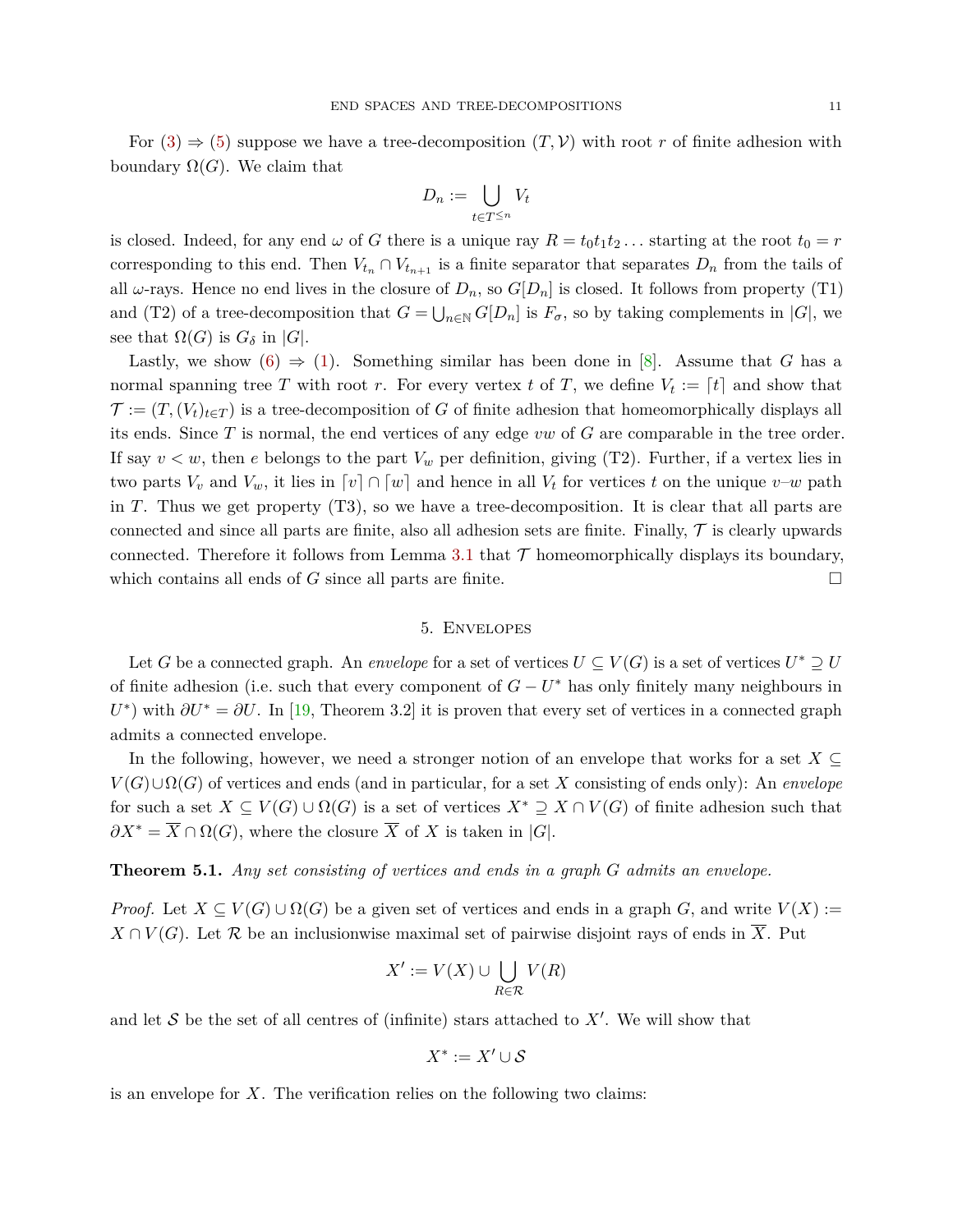<span id="page-11-0"></span>**Claim 5.2.** *If S is a finite set of vertices and C is a component of*  $G-S$  *such that*  $X' \cap C$  *is finite, then*  $X^* \cap C = X' \cap C$ *.* 

Only  $X^* \cap C \subseteq X' \cap C$  requires proof. For this consider some  $v \in S$ . By definition, *v* is the center of an infinite star attached to X'. Since *S* is finite and X' meets *C* finitely, it follows that  $v \notin C$ . Hence,  $C \cap S = \emptyset$  and so  $X^* \cap C = X' \cap C$  as claimed.

<span id="page-11-1"></span>**Claim 5.3.** *If S is a finite set of vertices and C is a component of*  $G - S$  *such that*  $\overline{C} \cap X = \emptyset$ *, then*  $X^* \cap C$  *is finite.* 

To see the claim, consider some finite set of vertices *S*, and assume that *C* is a component of  $G - S$  such that  $C$  avoids  $X$ .

Since *S* separates *C* finitely from the rest of *G*, every ray *R* of an end  $\omega \in \overline{C}$  has a tail in *C*. Therefore, together with the assumption that  $\bar{C} \cap X'$  is finite, we obtain that there is a tail of *R* disjoint from X'. Then we know by maximality of R that  $\omega \notin \overline{X}$  and thus  $\overline{C}$  is disjoint from  $\overline{X}$ .

Hence every ray  $R' \in \mathcal{R}$  meets *C* finitely. Furthermore, every ray from  $\mathcal{R}$  which meets *C* also meets *S*, and since the rays in  $\mathcal R$  are pairwise disjoint, at most |*S*| rays from  $\mathcal R$  meet *C*. So  $\bigcup_{R\in\mathcal R} V(R)$ meets *C* finitely, and hence so does *X'*. By Claim [5.2,](#page-11-0) also  $X^* \cap C = X' \cap C$  is finite. This establishes the claim.

To see  $\partial X^* = \overline{X} \cap \Omega(G)$ , we show both inclusions separately. For  $\supseteq$  consider any end  $\varepsilon \notin \partial X^*$ . Then  $C(S, \varepsilon) \cap X^* = \emptyset$  for some finite set of vertices *S*. Consider a ray *R* in  $\varepsilon$  that is completely contained in  $C(S, \varepsilon)$ . Then *R* is disjoint from any ray in R. By maximality of R, this means that  $\varepsilon \notin \overline{X}$ .

For  $\subseteq$  consider any end  $\varepsilon \notin \overline{X}$ . Then there is a finite set of vertices X such that  $\hat{C}(X,\varepsilon)$  avoids *X*. By Claim [5.3,](#page-11-1) also *X*<sup>\*</sup> intersects  $C(X, \varepsilon)$  finitely, witnessing  $\varepsilon \notin \partial X^*$ .

To see that *X*<sup>∗</sup> has finite adhesion, suppose for a contradiction that there is a component *C* of *G* − *X*<sup>∗</sup> with infinite neighbourhood. Then by a routine application of the Star-Comb Lemma [2.2,](#page-5-3) we either find a star or a comb attached to *X*<sup>∗</sup> whose centre *v* or spine *R* is contained in *C*. The ray case results in an immediate contradiction as follows: If  $\varepsilon$  denotes the end with  $R \in \varepsilon$ , then the comb attached to  $X^*$  with spine  $R$  witnesses that  $\varepsilon \in \partial X^*$ . Since  $\partial X^* = \overline{X} \cap \Omega(G)$  by the earlier observation, we get  $R \in \varepsilon \in \overline{X}$ . But then the existence of R contradicts the maximality of R.

In the star case, note that for all finite sets of vertices *S* disjoint from *v*, the component *C* of  $G-S$  containing *v* meets  $X^*$  infinitely. Then *C* also meets  $X'$  infinitely by Claim [5.2.](#page-11-0) But then it is straightforward to inductively construct a star with centre  $v$  attached to  $X'$ , violating the maximality of S. The completes the proof that  $X^*$  is an envelope for  $X$ .

Note that the envelopes constructed in Theorem [5.1](#page-10-0) are in general neither connected nor endfaithful. But we can easily obtain both properties with the following construction.

For a given subgraph  $H \subseteq G$  of finite adhesion, we define the *torso-extension*  $H' \supseteq H$  as follows: In the first step, we make *H* induced. Then for each component *C* of  $G - H$ , let  $T_C \subseteq G[C \cup N(C)]$ be a finite tree such that all vertices from  $N(C)$  are leaves of  $T_C$ . We add all these  $T_C$  to  $H$  to  $obtain H'.$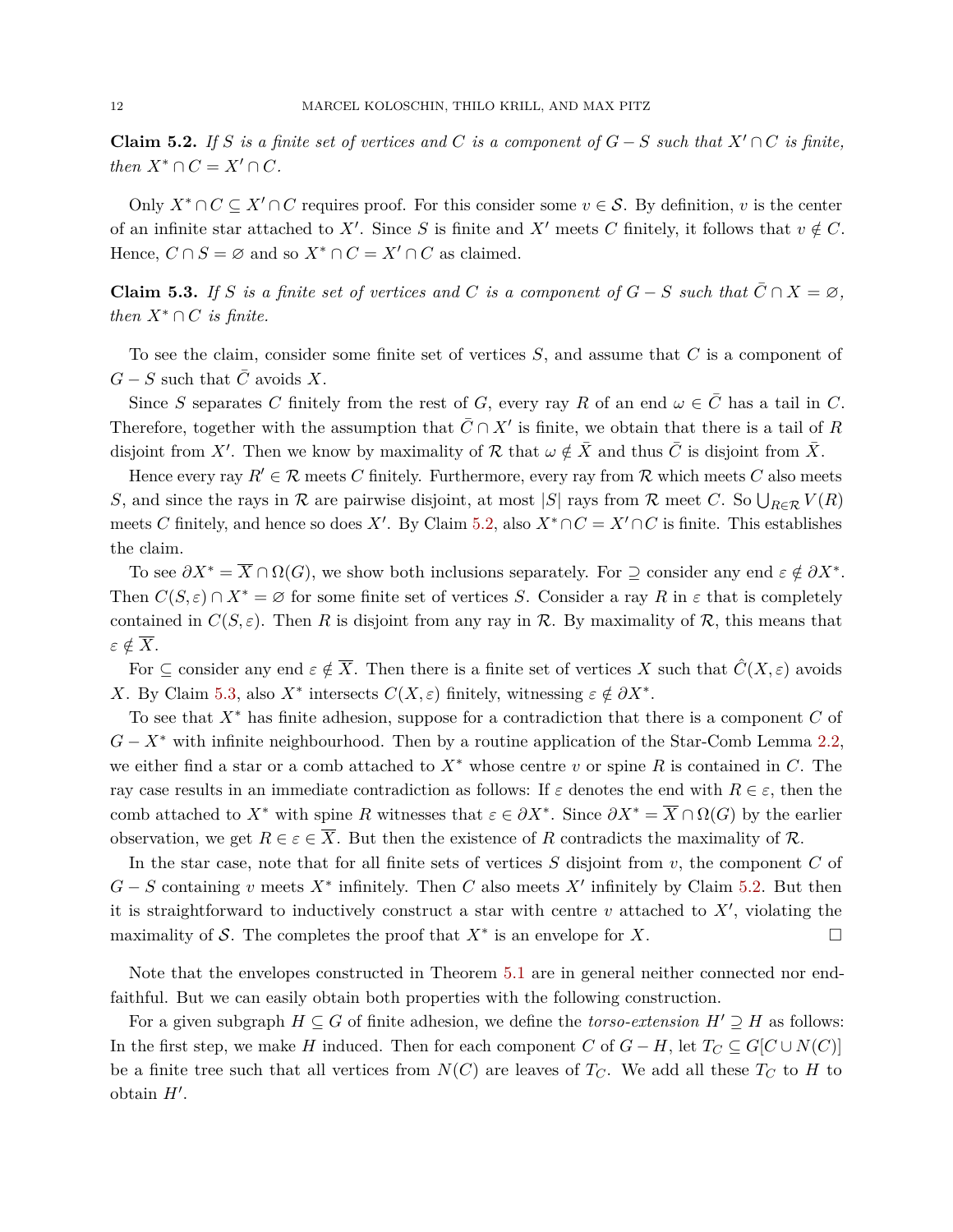<span id="page-12-0"></span>**Lemma 5.4.** Let *G* be connected. Whenever  $H \subseteq G$  is a subgraph of finite adhesion, then every *torso-extension*  $H'$  *is an end-faithful connected subgraph of*  $G$  *of finite adhesion with*  $\partial H' = \partial H$ *.* 

*Proof.* Since inside of each component of  $G - H$  we only add a finite subgraph to *H*, also *H*<sup> $\prime$ </sup> has finite adhesion.

By construction, every vertex of  $H' \setminus H$  is connected via a finite path in  $H'$  to a vertex of  $H$ . Hence for connectivity of  $H'$  it remains to show that there is a path in  $H'$  between every two vertices  $v, w \in H$ .

Since *G* is connected, there is a  $v-w$  path *P* in *G*. We consider *P* as a sequence of edges between vertices of *H* and segments inside of components *C* of  $G - H$  together with their end-vertices in  $N(C)$ . After replacing each of those segments in a component *C* by a path in  $T_C$  between the same end-vertices, we obtain a finite  $v-w$  walk  $P'$  contained in  $H'$ . So  $H'$  is connected.

To see that  $\partial H' = \partial H$ , only  $\subseteq$  requires proof. If  $\omega \notin \partial H$ , then  $\omega$  lives in a unique component *C* of  $G - H$ . Since  $H' \cap C$  is finite it follows that  $\omega$  also lives in a unique component  $C'$  of  $G - H'$ with  $C' \subseteq C$  and hence  $\omega \notin \partial H'$  by finite adhesion of  $H'$ .

We now argue that  $H'$  contains an  $\omega$ -ray for every end  $\omega$  in  $\partial H' = \partial H$ . Fix any  $\omega$ -ray  $R = r_0 r_1 r_2 \dots$ in *G*. By finite adhesion of *H*, the ray *R* contains infinitely many vertices of *H*. We will construct a ray  $R' \subseteq H'$  that meets R infinitely as follows: If  $R \subseteq H'$ , there is nothing to do. Otherwise, let  $r_{n_0}$ be the first vertex on *R* outside of *H'*, and consider the component  $C_0 \ni r_{n_0}$  of  $G - H$ . Let  $r_{k_0}$  be the last vertex of *R* in  $C_0$ . Replace  $r_{n_0-1}Rr_{k_0+1}$  by an  $r_{n_0-1}-r_{k_0+1}$  path  $P_0$  in  $T_{C_0} \subseteq H'$  and call the resulting ray  $R_1$ . Note that  $R_1 \cap H \subseteq R \cap H$ . Now we iterate the same step for  $R_1$  to find a new ray  $R_2$  and so on. This yields a sequence of rays  $R_1, R_2, R_3, \ldots$  with  $R_n \cap H \subseteq R \cap H$  and which agree on larger and larger initial segments contained in  $H'$ . Hence, after countably many steps we obtain a ray  $R' \subseteq H'$  with  $R' \cap H \subseteq R \cap H$ , so  $R'$  is an  $\omega$ -ray in  $H'$  as desired.

To see that  $H'$  is end-faithful, it remains to show that any two rays  $R_1$  and  $R_2$  in  $H'$  that are equivalent in *G* are also equivalent in  $H'$ . By assumption there is a collection  $P$  of infinitely many disjoint  $R_1-R_2$  paths in *G*. We will find infinitely many such paths in *H'*. Let *P* be an  $R_1-R_2$  path in *G* with endvertices  $r_1 \in R_1$  and  $r_2 \in R_2$ . As in the second paragraph, we find a  $r_1-r_2$  walk  $P'$  in *H*<sup> $\prime$ </sup>.

Consider the finitely many components of  $G - H$  that meet P' and delete from P all paths that meet one of these components – by finite adhesion,  $P$  remains infinite. So we can find another  $R_1-R_2$ path in  $H'$  disjoint to the first one. Iterating this construction, we find infinitely many disjoint  $R_1-R_2$  paths in  $H'$ , showing that  $R_1$  and  $R_2$  in are also equivalent in  $H'$ . — Первый процесс в постановки программа в серверном становки производительно становки производительно станов<br>В серверном становки производительно становки производительно становки производительно становки производительн

A result for torsos of parts in tree-sets similar to Lemma [5.4](#page-12-0) is proven in [\[15,](#page-27-17) Section 2.6].

<span id="page-12-1"></span>**Corollary 5.5.** *Any set consisting of vertices and ends in a connected graph G has a connected, end-faithful envelope.*

Whenever we refer to *the envelope* of *X* inside a connected graph *G*, we assume that we fixed one possible end-faithful connected choice and call it  $\mathcal{E}_G(X)$ .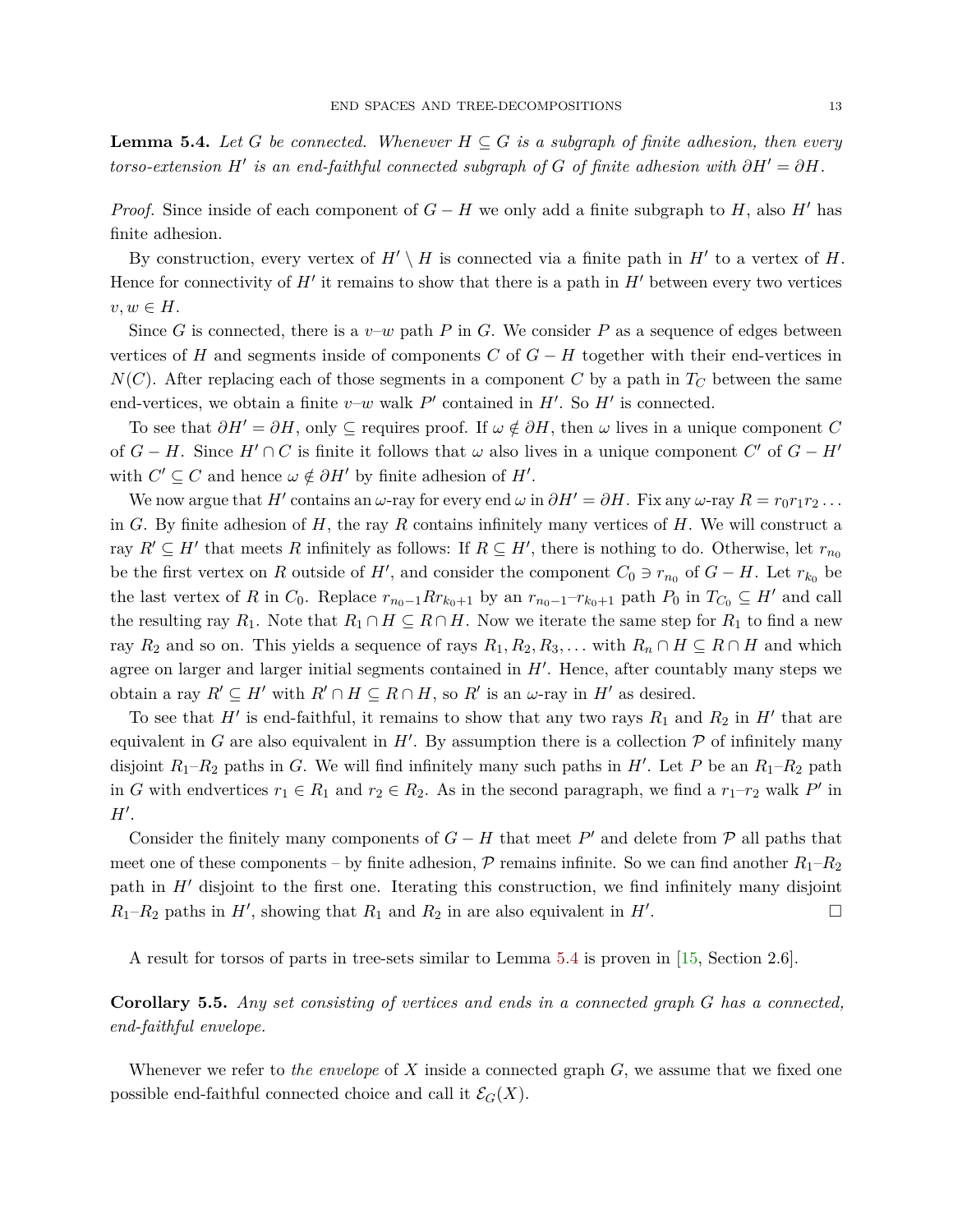#### 14 MARCEL KOLOSCHIN, THILO KRILL, AND MAX PITZ

## 6. From topology to tree-decompositions

In this section we employ the envelope technique in order to construct a tree-decomposition of finite adhesion adapted to some prescribed topological information. Roughly, given an infinite graph *G* and an increasing sequence of closed subsets  $X_0 \subseteq X_1 \subseteq X_2 \subseteq \ldots$  in  $|G|$  such that  $V(G) \subseteq \bigcup_{n \in \mathbb{N}} X_n$ , we construct a tree-decomposition  $\mathcal{T} = (T, \mathcal{V})$  of finite adhesion such that precisely the ends of  $X_n$ live in parts indexed by the first *n* levels of *T*, and all other ends get displayed.<sup>[3](#page-13-0)</sup>

However, we also want a device that ensures that all ends of some prescribed subcollection  $\Delta$  of ends in  $\bigcup_{n\in\mathbb{N}} X_n$  live in pairwise distinct parts of T. It turns out that this can be achieved provided that each  $\Delta_n := \Delta \cap (X_n \setminus X_{n-1})$  is a discrete set.

<span id="page-13-6"></span>**Lemma 6.1.** *Let G be a graph and*  $\Xi \subseteq \Omega(G)$ *. Suppose that there is a sequence*  $X_0 \subseteq X_1 \subseteq X_2 \subseteq \ldots$ *of subsets of*  $V(G) \cup E$  *that are closed in* |*G*| *with*  $V(G) \cup E = \bigcup_{n \in \mathbb{N}} X_n$ *. Denote*  $E_n := X_n \cap \Omega(G)$ and let  $\Delta_n$  be a discrete subset of  $\Xi_n \setminus \bigcup_{i \leq n} \Xi_i$  for all  $n \in \mathbb{N}$ . Then there exists a sequence of induced *subgraphs of finite adhesion*  $G_0 \subseteq G_1 \subseteq G_2 \subseteq \ldots$  *of*  $G$  *such that the following holds for all*  $n \in \mathbb{N}$ *and*  $k \in \mathbb{N}$ *:* 

- <span id="page-13-1"></span>*(i)* For every component *C* of  $G - G_n$ , the set  $(C \cap G_{n+1}) \cup N(C)$  is connected in  $G$ ;
- <span id="page-13-4"></span>*(ii)*  $\partial G_{3k+2} \subseteq \Xi_k \setminus \Delta_k$ *;*
- <span id="page-13-3"></span>*(iii) for every component C of*  $G - G_{3k+2}$ *, there is at most one end from*  $\Delta_k$  *contained in*  $\partial C$ *;*
- <span id="page-13-5"></span>*(iv)*  $X_k \cap V(G) \subseteq V(G_{3k+3})$ *;*
- <span id="page-13-2"></span> $(v)$   $\partial G_{3k+3} = \Xi_k$ .

*Proof.* Set  $G_0 := \emptyset$ . We will inductively define subgraphs  $G_0, G_1, \ldots$  of G all of finite adhesion so that  $(i) - (v)$  $(i) - (v)$  $(i) - (v)$  $(i) - (v)$  are satisfied.

Every step of the construction follows the same general pattern: To construct  $G_{n+1}$  from  $G_n$ consider the current set  $\mathscr{C}_n$  of components of  $G - G_n$ . For every  $D \in \mathscr{C}_n$  we consider the subgraph  $D := G[D \cup N(D)]$  of *G*. Each time we will define a set of vertices  $V_D \subseteq V(D)$  of finite adhesion in *D* containing  $N(D)$ . Then also  $G_{n+1} := G_n \cup \bigcup_{D \in \mathscr{C}_n} V_D$  has finite adhesion in *G* since any component *C* of  $G - G_{n+1}$  is also a component of  $D - V_D$  for some  $D \in \mathscr{C}_n$ . Furthermore, we will make sure that  $V_D$  is connected so that  $(i)$  $(i)$  is satisfied.

Next, we make two observations concerning the end space of  $\tilde{D}$ , which both follow from the fact that  $N(D)$  is finite: Firstly, we have  $\partial D = \partial \overline{D}$  in *G*, and secondly, the inclusion map *ι* as mentioned in Section [2.4](#page-5-4) is a homeomorphism from  $\Omega(D)$  to  $\partial D \subseteq |G|$ . Via this homeomorphism, we will in the following identify the spaces  $\Omega(\overline{D})$  and  $\partial D \subseteq |G|$ .

Now for the actual construction of the sequence  $G_0, G_1, \ldots$ , we proceed in steps of three. Suppose that  $G_n = G_{3k}$  has already been defined. We demonstrate how to recursively construct

$$
G_{3k} \rightsquigarrow G_{3k+1} \rightsquigarrow G_{3k+2} \rightsquigarrow G_{3k+3} = G_{3(k+1)}
$$

in order to satisfy  $(i) - (v)$  $(i) - (v)$  $(i) - (v)$  $(i) - (v)$  for the three indices  $3k + 1$ ,  $3k + 2$  and  $3k + 3$ .

<span id="page-13-0"></span> ${}^{3}$ In the actual proof, we arrange for technical reasons that the ends of  $X_n$  live precisely in parts indexed by the first  $3n + 3$  levels of *T*.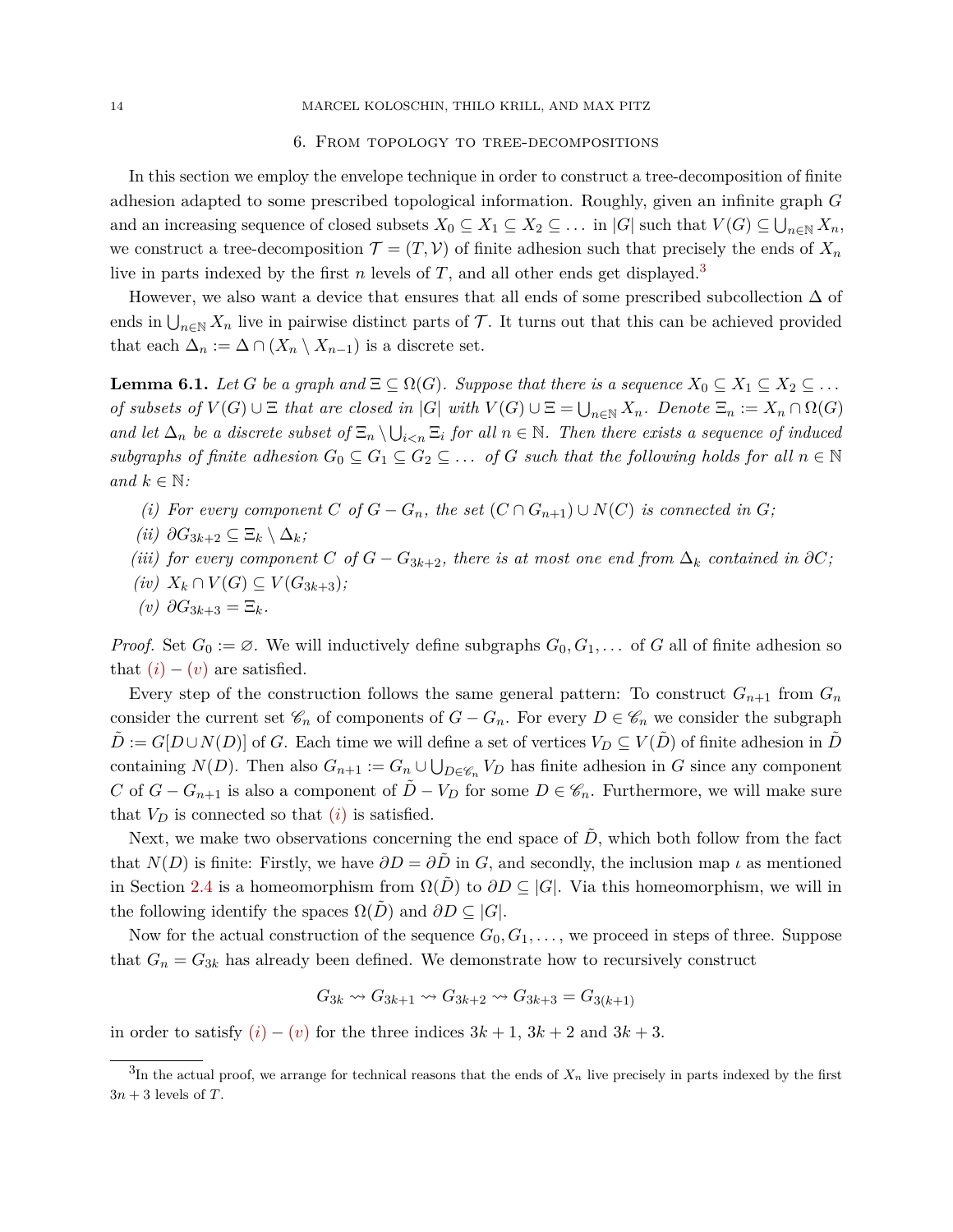**1.** Step  $3k \rightarrow 3k + 1$ .

Let *D* be any component from  $\mathscr{C}_{3k}$ . Since  $\Delta_k$  is discrete in  $|G|$ , also  $\Delta_k \cap \partial D$  is discrete in  $\partial D$ . Thus there is a set  $\mathcal{O}_D = \{O_\omega : \omega \in \Delta_k \cap \partial D\}$  of open subsets of  $\partial D$  with  $O_\omega \cap \Delta_k = \{\omega\}$  for all  $\omega \in \Delta_k \cap \partial D$ . Applying Corollary [5.5](#page-12-1) we consider the envelope

$$
V_D := \mathcal{E}_{\tilde{D}}(((\Xi_k \cap \partial D) \setminus \bigcup \mathcal{O}_D) \cup N(D))
$$

which is a connected vertex set of finite adhesion in  $\tilde{D}$  (cf. Figure [5\)](#page-14-0).



<span id="page-14-0"></span>FIGURE 5. Construction step  $3k \rightarrow 3k + 1$ .

We now determine which ends are contained in  $\partial V_D$ . Since both  $X_k$  and  $\Omega(G)$  are closed in  $|G|$ , also  $\Xi_k = X_k \cap \Omega(G)$  is closed in  $|G|$ . Hence  $(\Xi_k \cap \partial D) \setminus \bigcup \mathcal{O}_D$  is closed in the subspace  $\partial D$  of  $|G|$ . Since  $N(D)$  is finite and therefore does not have any ends in its closure, it follows from the definition of an envelope and our identification of  $|\overline{D}|$  with  $\partial D$  that

$$
\partial V_D = \overline{((\Xi_k \cap \partial D) \setminus \bigcup \mathcal{O}_D) \cup N(D))} \cap \partial D = \overline{(\Xi_k \cap \partial D) \setminus \bigcup \mathcal{O}_D} = (\Xi_k \cap \partial D) \setminus \bigcup \mathcal{O}_D.
$$

Hence by [\(v\)](#page-13-2) for  $G_{3k}$ , the graph  $G_{3k+1} = G_{3k} \cup \bigcup_{D \in \mathscr{C}_{3k}} V_D$  satisfies

<span id="page-14-2"></span>
$$
(vi) \ \partial G_{3k+1} \subseteq \Xi_k \setminus \Delta_k.
$$

Next, we show that

<span id="page-14-1"></span>(vii) for every component *C* of  $G - G_{3k+1}$ , there is an open cover  $\mathcal O$  of  $\partial C$  such that each set from  $\mathcal O$  contains at most one end from  $\Delta_k$ .

Let *C* be a component of  $G - G_{3k+1}$  and  $D'$  the component of  $G - G_{3k}$  with  $C \subseteq D'$ . We show that (*[vii](#page-14-1)*) is fulfilled with

$$
\mathcal{O} := \{ O \cap \partial C : O \in \mathcal{O}_{D'} \} \cup \{ \partial C \setminus \Xi_k \}.
$$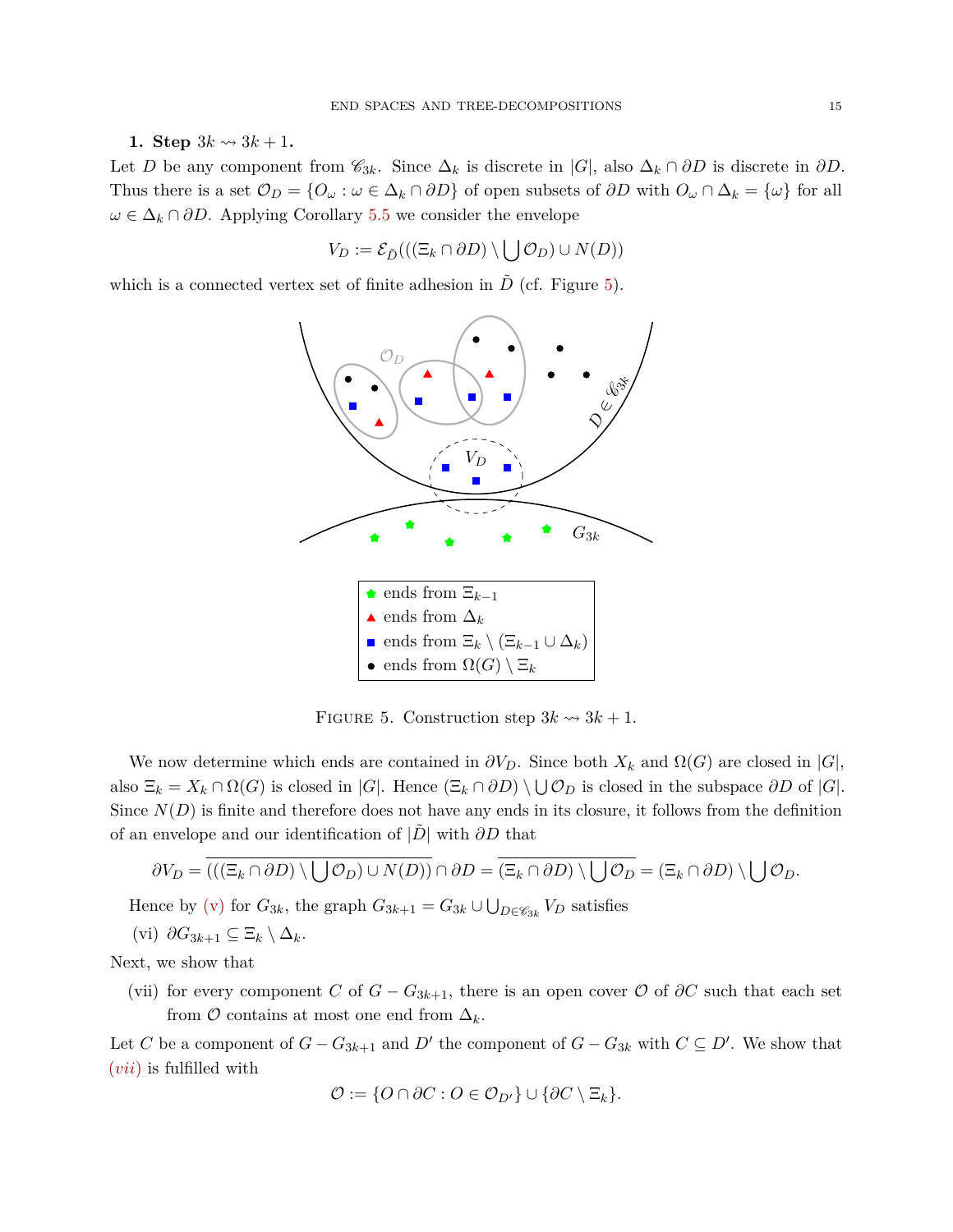Clearly, all sets in  $\mathcal O$  are open in  $\partial C$  and contain at most one end from  $\Delta_k$ . For the proof that  $∂C ⊆ ∪C$ , we observe that *C* and *V*<sub>*D*<sup>*i*</sup> are disjoint and the neighbourhood of *C* is finite. Therefore,</sub> *∂C* and  $\partial V_{D'}$  are disjoint. Since  $\partial V_{D'} = (\Xi_k \cap \partial D') \setminus \bigcup \mathcal{O}_{D'}$ , we have  $\partial C \cap \Xi_k \subseteq \bigcup \mathcal{O}_{D'}$  and therefore *∂C* ⊆ ∪ *O*.

# **2. Step**  $3k + 1 \rightsquigarrow 3k + 2$ .

Let *D* be any component from  $\mathcal{C}_{3k+1}$ . By (*[vii](#page-14-1)*) there exists an open cover  $\mathcal{O}$  of  $\partial D$  such that each set from  $\mathcal O$  contains at most one end from  $\Delta_k$  (cf. Figure [6\)](#page-15-0). Then by Theorem [2.3,](#page-6-1) there is a rayless normal tree *T* in  $\tilde{D}$  such that for every component *C*' of  $\tilde{D} - T$  there is a set  $O \in \mathcal{O}$  with  $\partial C' \subseteq O$ . By Lemma [2.4](#page-6-2) there exists a rayless normal tree  $T^*$  in  $\tilde{D}$  such that  $V(T) \cup N(D) \subseteq V(T^*)$ . We define  $V_D := V(T^*)$ . Then every component *C* of  $G - V_D$  is contained in a component *C*<sup>'</sup> of  $G - T$ and thus there is a set  $O \in \mathcal{O}$  with  $\partial C \subseteq O$ . Then by  $(vii)$  $(vii)$  $(vii)$ , *C* contains at most one end from  $\Delta_k$ . Hence  $G_{3k+2} = G_{3k+1} \cup \bigcup_{D \in \mathscr{C}_{3k+1}} V_D$  satisfies *([iii](#page-13-3))*. Furthermore,  $T^*$  has finite adhesion in  $\tilde{D}$  by Lemma [2.4.](#page-6-2) Finally, normal trees are end-faithful by  $[11]$ , Lemma 8.2.3, so from the fact that  $T^*$  is rayless it follows that  $\partial T^* = \emptyset$ . Therefore  $\partial G_{3k+2} = \partial G_{3k+1}$  and  $(ii)$  $(ii)$  $(ii)$  is a consequence of  $(vi)$  $(vi)$  $(vi)$ .



<span id="page-15-0"></span>FIGURE 6. Construction step  $3k + 1 \rightsquigarrow 3k + 2$ .

**3.** Step  $3k + 2 \rightsquigarrow 3k + 3$ .

Again let *D* be any component from  $\mathcal{C}_{3k+2}$  (the components of  $G - G_{3k+2}$ ). We define

$$
V_D := \mathcal{E}_{\tilde{D}}((X_k \cap \overline{D}) \cup N(D)).
$$

Then it follows from the definition of an envelope that

$$
X_k \cap V(\tilde{D}) \subseteq ((X_k \cap \overline{D}) \cup N(D)) \cap V(\tilde{D}) \subseteq V_D.
$$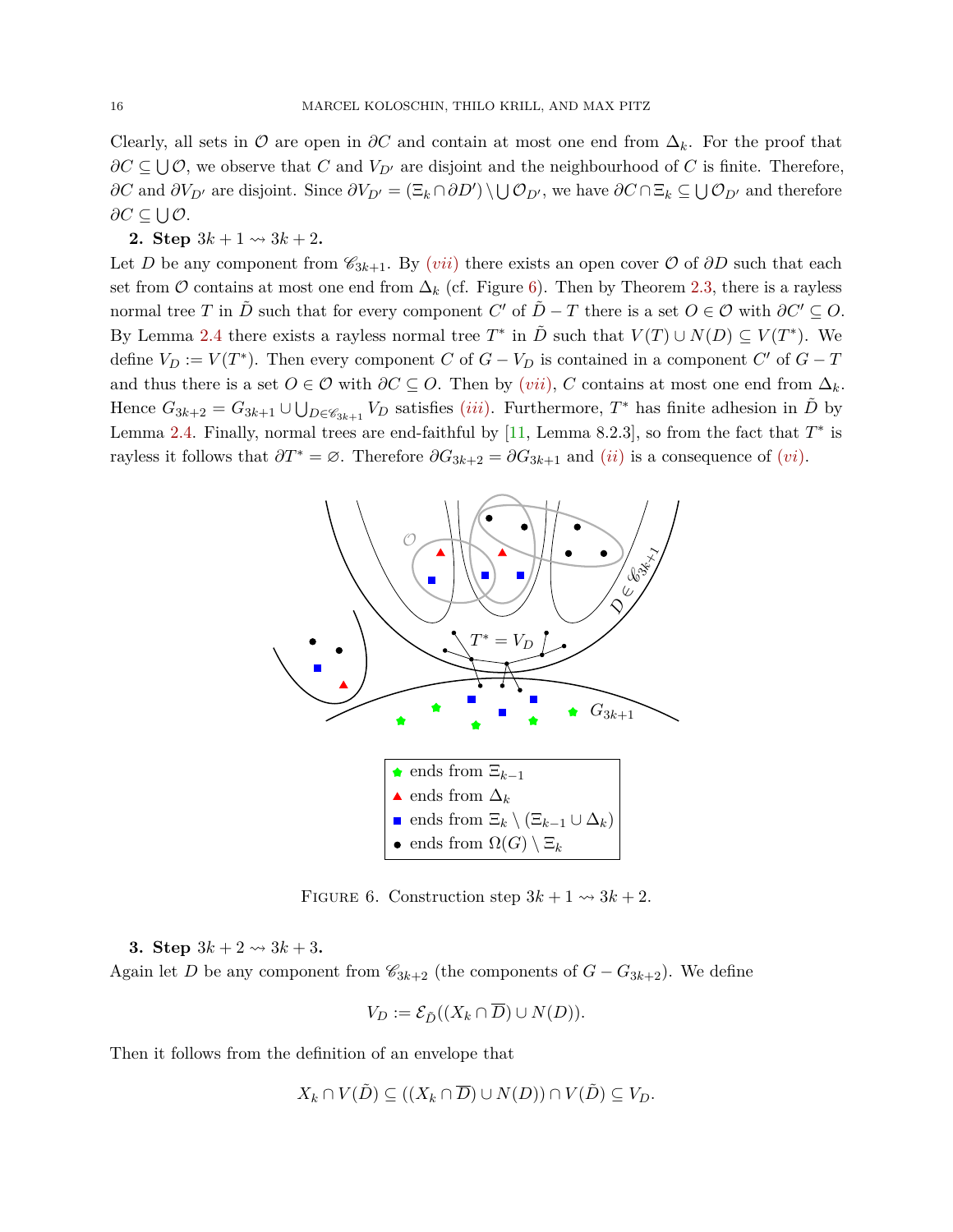Therefore  $G_{3k+3} = G_{3k+2} \cup \bigcup_{D \in \mathscr{C}_{3k+2}} V_D$  satisfies *([iv](#page-13-5))*. Furthermore, since  $N(D)$  is finite and  $X_k$  is closed, we have

$$
\partial V_D = \overline{((X_k \cap \overline{D}) \cup N(D))} \cap \partial D = X_k \cap \partial D = \Xi_k \cap \partial D.
$$

Then together with  $(ii)$  $(ii)$  $(ii)$  we obtain  $\partial G_{3k+3} = \Xi_k$  which pro[v](#page-13-2)es  $(v)$ .

<span id="page-16-1"></span>**Theorem 6.2.** Let *G* be a graph and  $\Xi \subseteq \Omega(G)$ . Suppose that there is a sequence  $X_0 \subseteq X_1 \subseteq X_2 \subseteq$ *... of subsets of*  $V(G) \cup E$  *that are closed in* |*G*| *with*  $V(G) \cup E = \bigcup_{n \in \mathbb{N}} X_n$ *. Denote*  $E_n := X_n \cap \Omega(G)$ *and let*  $\Delta_n$  *be a discrete subset of*  $\Xi_n \setminus \bigcup_{i \leq n} \Xi_i$  *for all*  $n \in \mathbb{N}$ *. Then there is an upwards connected tree-decomposition*  $\mathcal{T} = (T, V)$  *of finite adhesion with connected parts which homeomorphically* displays  $\Omega(G) \setminus \Xi$  such that the boundary of every part contains at most one end from  $\bigcup_{n\in\mathbb{N}} \Delta_n$ .

*Proof.* The sequence  $G_0 \subseteq G_1 \subseteq G_2 \subseteq \ldots$  with properties  $(i) - (v)$  $(i) - (v)$  $(i) - (v)$  $(i) - (v)$  from Lemma [6.1](#page-13-6) gives rise to a tree-decomposition  $\mathcal{T} = (T, V)$  of finite adhesion and into connected parts as follows: Write  $\mathscr{C}_n$  for the set of components of  $G - G_n$ . We define a tree order  $\leq_T$  on  $\bigsqcup_{n\in\mathbb{N}}\mathscr{C}_n$  as follows: For all  $C_n \in \mathscr{C}_n$ and  $C_m \in \mathscr{C}_m$ , let  $C_n \leq_T C_m$  if and only if  $C_n \supseteq C_m$  and  $n \leq m$ ; this will be our decomposition tree. The part corresponding to the root of *T* will be  $G_0$ . The part corresponding to a node  $C \in \mathcal{C}_n$  of *T* will be  $N(C) \cup (C \cap G_{n+1})$  (which is precisely the set  $V_C$  from the proof of Lemma [6.1\)](#page-13-6). Then it is readily checked that all properties  $(T1) - (T3)$  of a tree-decomposition are satisfied, in particular (T1) holds by  $(iv)$  $(iv)$  $(iv)$ . All parts of  $\mathcal T$  are connected by  $(i)$ .

It is clear from the construction that  $\mathcal T$  is upwards connected. Furthermore, by  $(v)$  $(v)$  $(v)$  the interior of T is  $\Xi$  and hence its boundary is  $\Omega(G) \setminus \Xi$ . Therefore T homeomorphically displays  $\Omega(G) \setminus \Xi$  by Lemma [3.1.](#page-8-0)

It is left to show that in every part of  $\mathcal T$  there lives at most one end from  $\bigcup_{k\in\mathbb N}\Delta_k$ . For any  $k\in\mathbb N$ , we have  $\Delta_k \subseteq \partial G_{3k+3} \setminus \partial G_{3k+2}$  by  $(ii)$  $(ii)$  $(ii)$  and  $(v)$ .

Since this inclusion holds for all  $k \in \mathbb{N}$ , it follows that  $\partial G_{3k+3} \setminus \partial G_{3k+2}$  does not contain ends from  $\Delta_{k'}$  for any  $k' \neq k$ . Furthermore, by *([iii](#page-13-3))* every component in  $\mathscr{C}_{3k+2}$  contains at most one end from  $\Delta_k$  in its boundary. Hence all ends from  $\Delta_k$  are contained in the boundaries of parts of the form  $N(C) \cup (C \cap G_{3k+3})$  for  $C \in \mathscr{C}_{3k+2}$ , and in the boundary of every such part there is no end from  $\Delta_{k'}$  for any  $k' \neq k$  and at most one end from  $\Delta_k$ . This finishes the proof. □

### 7. Tree-decompositions displaying sets of ends

In this section we will prove our characterisation announced in Theorem [1.2](#page-4-0) of *displayable* subsets of  $\Omega(G)$ , i.e. subsets which can be (homeomorphically) displayed by a tree-decomposition of finite adhesion.

<span id="page-16-0"></span>**Theorem 7.1.** *For any connected graph G and any set* Ψ *of ends of G the following are equivalent:*

- *(1) There is an upwards connected tree-decomposition of finite adhesion with connected parts that homeomorphically displays* Ψ*.*
- *(2) There is a tree-decomposition of finite adhesion displaying* Ψ*.*
- *(3) There is a tree-decomposition of finite adhesion with boundary* Ψ*.*
- $(4)$   $|G|_{\Psi}$  *is completely metrizable.*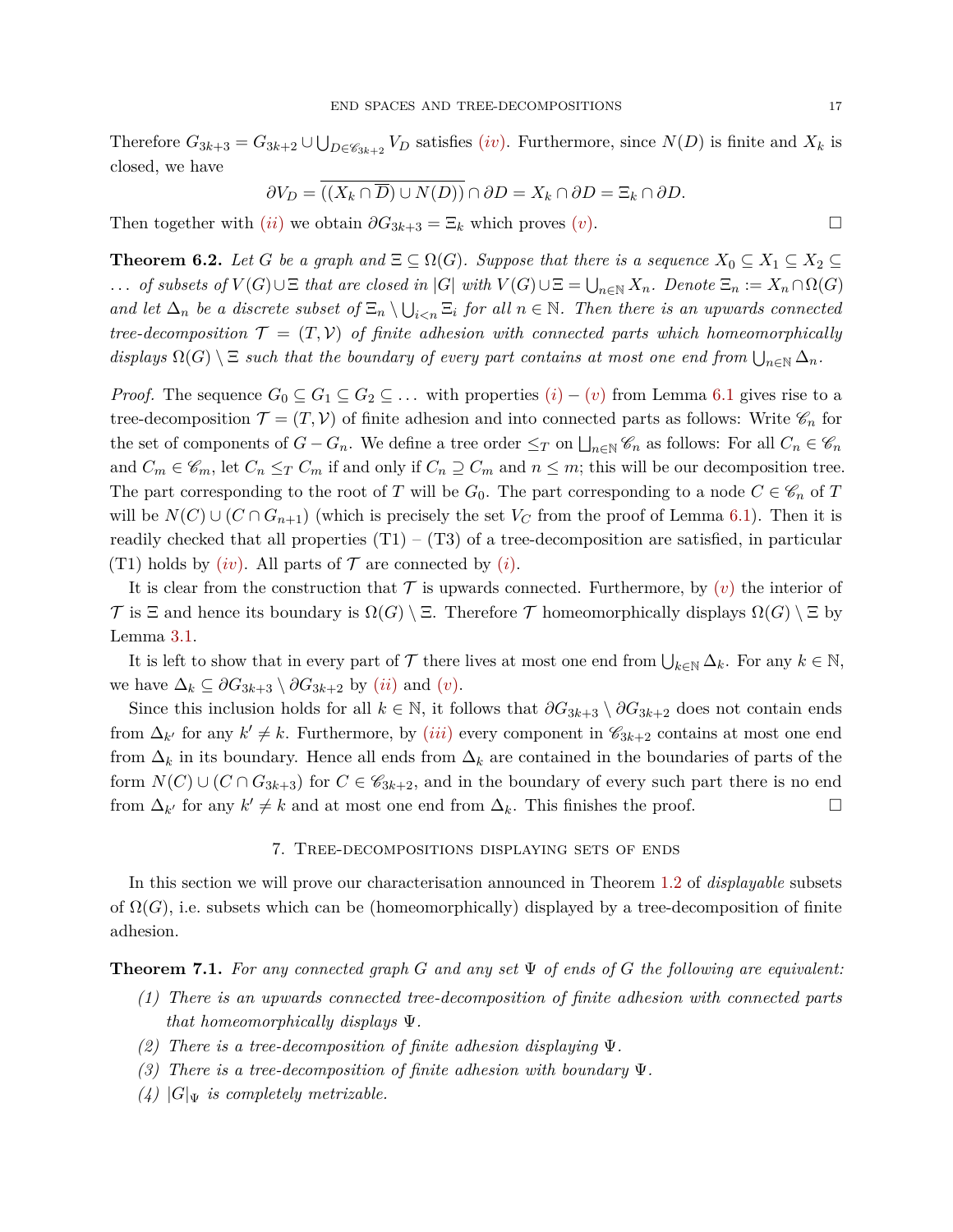$(5)$   $\Psi$  *is*  $G_{\delta}$  *in*  $|G|$ *.* 

*Proof.* We demonstrate the following sequence of implications:



The implications  $(1) \Rightarrow (2) \Rightarrow (3)$  are trivial.

 $(1) \Rightarrow (4)$ : Let  $(T, V)$  be a tree-decomposition of finite adhesion of *G* homeomorphically displaying  $\Psi$  with a fixed root *r* of *T*. We begin by defining a complete metric  $d_T$  on  $V(T) \cup \Omega(T)$ . Assign to every  $e \in E(T)$  a number  $\ell(e)$ : If  $e \in E(T)$  is a  $T^{n}-T^{n+1}$  edge (i.e. an edge between level *n* and level  $n + 1$  of *T*), we set  $\ell(e) = 1/2^n$ . If *P* is a (possibly infinite) path in *T*, we say that the finite number  $\sum_{e \in E(P)} \ell(e)$  is the *length* of *P*. Now we define  $d_T(x, y)$  for all  $x, y \in V(T) \cup \Omega(T)$ : If *x* and *y* are both vertices, let  $d_T(x, y)$  be the length of the unique  $x-y$  path in *T*. If *x* is a vertex and *y* is an end, then let  $d_T(x, y)$  be the length of the unique ray from *y* which starts in *x*. Similarly, if both *x* and *y* are ends, let  $d_T(x, y)$  be the length of the unique double ray in *T* between *x* and *y*. It is straight-forward to check that  $d_T$  defines a complete metric on  $V(T) \cup \Omega(T)$ .

We now use  $d_T$  to define a metric  $d$  on  $G \cup \Psi$ . For every vertex  $v \in V(G)$ , let  $v_T$  be the least vertex of *T* with respect to the tree order such that *v* is contained in the part  $V_{v_T}$  (this is well-defined according to (T3)). Additionally, for every end  $\omega \in \Psi$ , let  $\omega_T$  be the end of *T* which  $\omega$  corresponds to. For all  $x, y \in V \cup \Psi$ , we define

$$
d(x,y) = \begin{cases} 0 & \text{if } x = y, \\ 1/2^n & \text{if } x \neq y \in V(T) \text{ and } x_T = y_T \text{ lies in the } n\text{th level of } T, \\ d_T(x_T, y_T) & \text{if } x_T \neq y_T. \end{cases}
$$

Next, we prove that *d* is a metric on  $V(G) \cup \Psi$ . It is clear that *d* is reflexive and symmetric. We show that triangle inequality holds: Let  $x, y, z$  be pairwise distinct elements of  $V(G) \cup \Psi$ . We need to show that

<span id="page-17-0"></span>
$$
d(x, z) \le d(x, y) + d(y, z).
$$

Clearly, (\*) holds if  $x_T = y_T = z_T$ . If  $x_T = y_T \neq z_T$ , then  $d(x, z) = d(y, z)$  and hence (\*) follows. A similar argument works if  $y_T = z_T$ . Next, suppose that  $x_T = z_T \neq y_T$  and let *n* be the level of  $x_T$ in *T*. Then  $d(x, z) = 1/2^n$  and since  $\ell(e) \geq 1/2^n$  for every edge *e* of *T* with an endvertex in  $x_T$  also  $d(x, y) \geq 1/2^n$ , which proves (\*). Finally, if  $x_T$ ,  $y_T$  and  $z_T$  are pairwise distinct, then (\*) follows from the triangle inequality for  $d_T$ . This finishes the proof of  $(*)$ .

For the proof that *d* is complete, let  $(x_n)_{n\in\mathbb{N}}$  be a Cauchy-sequence in  $V(G) \cup \Psi$ . Hence  $((x_n)_T)_{n\in\mathbb{N}}$ is a Cauchy-sequence in *T* because  $d_T(v_T, w_T) \leq d(v, w)$  for all  $v, w \in V(G) \cup \Psi$ . If  $((x_n)_T)_{n \in \mathbb{N}}$  is eventually constant, then  $(x_n)_{n\in\mathbb{N}}$  is eventually contained in  $V_t$  for some  $t \in V(T)$ . If *t* lies in the *n*th level of *T*, then  $d(v, w) \geq 1/2^n$  for all  $v \neq w \in V_t$ . Hence also  $(x_n)_{n \in \mathbb{N}}$  is eventually constant. Otherwise, if  $((x_n)_T)_{n\in\mathbb{N}}$  is not eventually constant, then  $((x_n)_T)_{n\in\mathbb{N}}$  converges to an end  $\omega$  of  $T$  and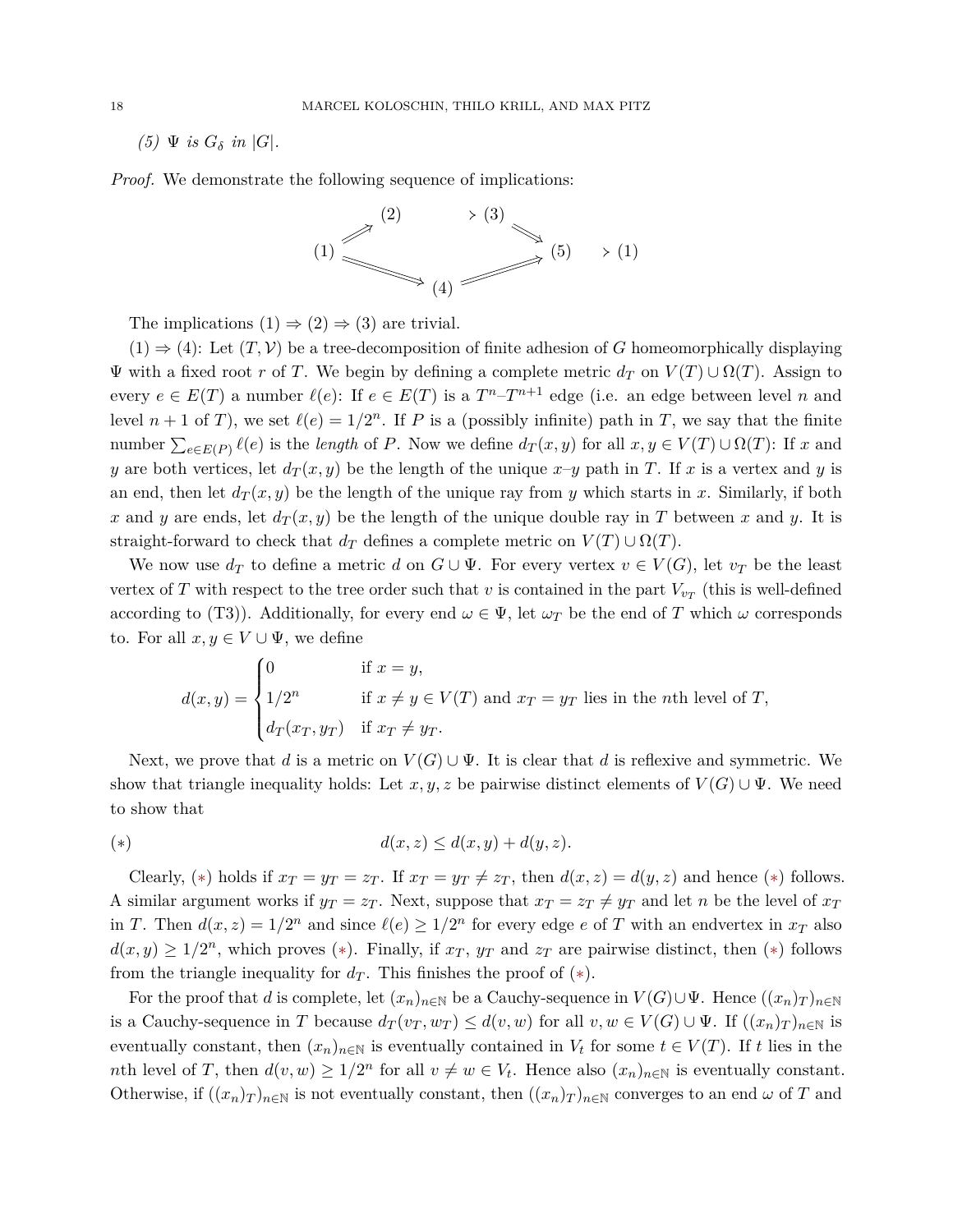thus  $(x_n)_{n\in\mathbb{N}}$  converges to the end of *G* which corresponds to  $\omega$ . Finally, we extend *d* to a complete metric on  $G \cup \Psi$  by relating every edge *vw* of *G* linearly to a real closed interval of length  $d(v, w)$ . We omit the details.

It is left to show that the metric *d* induces the subspace topology on  $G \cup \Psi$  inherited from |*G*|. We need to show for any given  $x \in G \cup \Psi$  that

<span id="page-18-0"></span>(†) every MTop-basic open neighbourhood of *x* in *G* ∪ Ψ contains an open *ε*-ball around *x* with respect to *d*, and vice versa.

This is clear if *x* is an inner point of an edge. Next, let  $x \in V(G)$  be a vertex and *n* the level of  $x_T$ in *T*. Then ([†](#page-18-0)) is true because every edge of *G* which has *x* as an endvertex has length at least  $1/2^n$ and at most 1.

Now suppose that  $x \in \Psi$  and let  $\hat{C}_{\varepsilon}(S, x)$  be a basic open neighbourhood of x in |G|. Let n be the maximum level of *T* containing a vertex  $s_T$  for some  $s \in S$ . We show that the open ball *B* in |*G*| with radius  $\varepsilon/2^n$  and center *x* is a subset of  $\hat{C}_\varepsilon(S, x)$ . First, consider the open ball *B*<sup>*i*</sup> in *T* with respect to the metric  $d_T$  with radius  $\varepsilon/2^n$  and center x', where x' is the end of T which x corresponds to. Let  $e$  be the edge of  $T$  which is contained in the normal  $x'$ -ray in  $T$  and connects a node  $u_n$  form the *n*th level of *T* to a node  $u_{n+1}$  from the  $n + 1$ st level. Then *B'* is completely contained in the closure of the component *D* of *T* − *e* with  $u_{n+1} \in V(D)$  since

$$
d_T(u_{n+1}, x') = \sum_{i \ge n+1} 1/2^i = 1/2^n \ge \varepsilon/2^n.
$$

In particular, every vertex in  $B'$  lies in the  $n + 1$ st level of  $T$  or above. Next, it follows from the definition of the metric *d* that every vertex in *B* is contained in a part  $V_t$  with  $t \in B' \subseteq \overline{D}$ , but no vertex of *B* can be contained in a part  $V_t$  such that the level of *t* in *T* is at most *n*. Therefore all vertices in *B* and similarly also all ends in *B* are contained in  $\overline{H_e}$ , where  $H_e$  is the subgraph of *G* from the definition of upwards connectedness. Since *H<sup>e</sup>* is disjoint from *S*, connected by upwards connectedness of T, and x orients e towards x', we have  $\overline{H_e} \subseteq \hat{C}(S,\omega)$ . Hence all vertices and ends in *B* and all edges with both endvertices in *B* are contained in  $\hat{C}_{\varepsilon}(S, x)$ ; it is left to show the same for points of edges in *B* with only one endvertex in *B*. Every such edge *f*, however, has its other endvertex in  $V_{u_n}$  by (T3), and as  $u_n$  lies in the *n*th level of T, the length of f with respect to d is at least  $1/2^n$ . Recall that any point *p* on *f* in *B* has distance less than  $\varepsilon/2^n$  to *x* and therefore also to the end vertex of *f* in *B*. Thus *p* is contained in  $\hat{C}_{\varepsilon}(S, x)$ , as desired.

Conversely, let *B* be an open *ε*-ball around *x* with respect to *d* of radius  $0 < \varepsilon \leq 1$ . Let  $\omega \in \Omega(T)$ be the end of *T* corresponding to *x* and *R* the rooted *ω*-ray in *T*. Choose  $n \in \mathbb{N}$  such that  $1/2^n < \varepsilon$ and let  $t^i \in V(T)$  be the node in  $R \cap T^i$  for  $i \in \{n+2, n+3\}$ . Then define *S* as the separator induced by the edge  $t^{n+2}t^{n+3}$  of *T* in *G*. Now  $C := \hat{C}_{1/2^{n+1}}(S, x)$  is a subset of *B*: Let *y* be any point in *C*; we have to show that  $d(y, x) < \varepsilon$ . First suppose that  $y \in C(S, x)$  and let *w* be a vertex from the part  $V_{t^{n+3}}$ . For any point  $z \in C(S, x)$  we have

$$
d(w, z) \le \sum_{i \ge n+3} 1/2^i = 1/2^{n+2}.
$$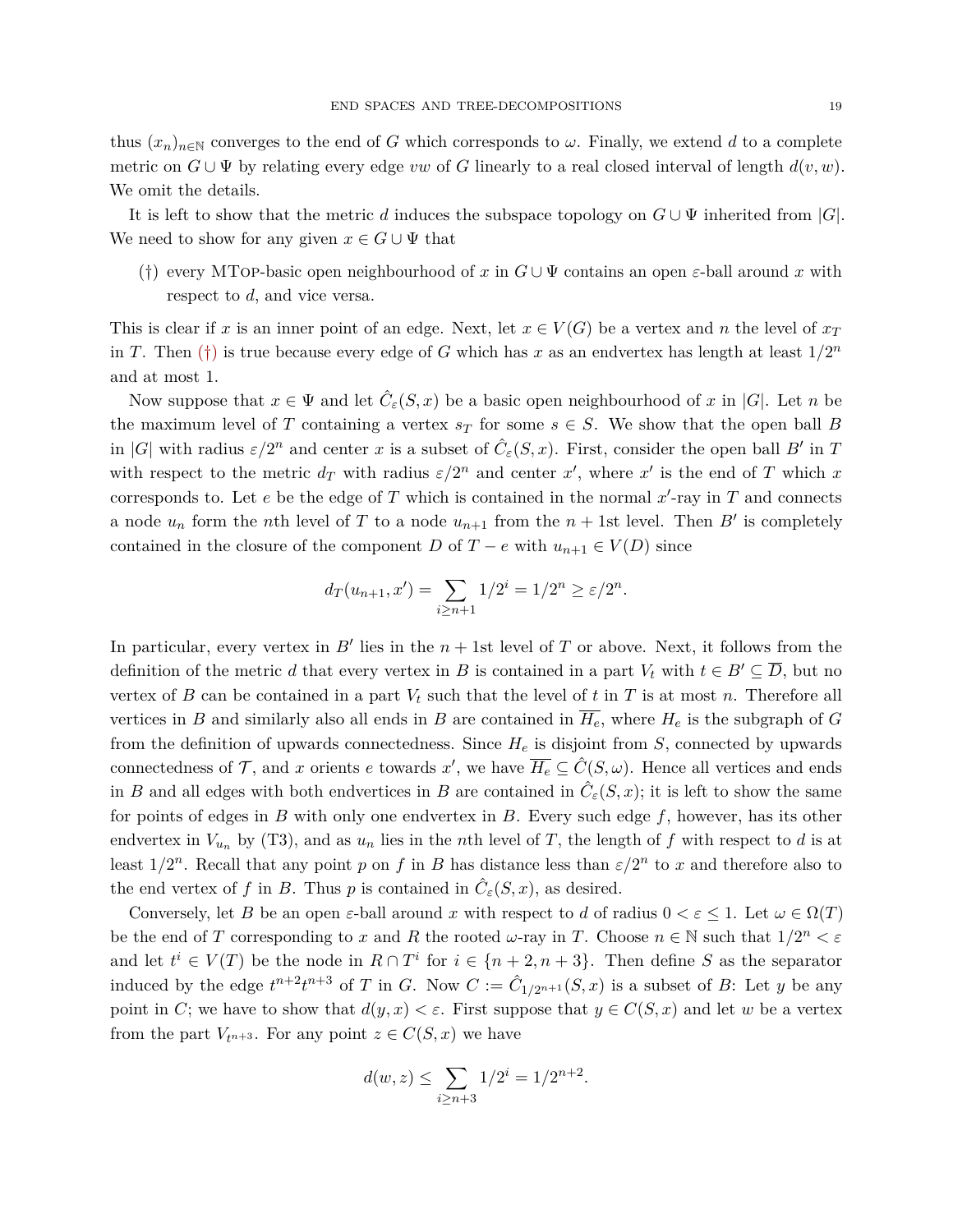Hence

$$
d(y, x) \le d(y, w) + d(w, x) \le 1/2^{n+2} + 1/2^{n+2} = 1/2^{n+1} < \varepsilon.
$$

Next, suppose that *y* is an inner point of an  $S-C(S, x)$  edge with endvertex *v* in  $C(S, x)$ . We have seen above that  $d(v, x) \leq 1/2^{n+1}$ . Hence it follows from the choice of *C* that

$$
d(y, x) \le d(y, v) + d(v, x) \le 1/2^{n+1} + 1/2^{n+1} < \varepsilon
$$

which proves  $C \subseteq B$ .

 $(4) \Rightarrow (5)$ : Assume that  $V(G) \cup \Psi \subseteq |G|$  is completely metrizable. We claim that all inclusions

$$
\Psi \subseteq (V(G) \cup \Psi) \subseteq (V(G) \cup \Omega(G)) \subseteq |G|
$$

are  $G_{\delta}$ -inclusions (this implies (5) as being a  $G_{\delta}$  is transitive).

Since closed subsets of metrizable spaces are always  $G_{\delta}$  [\[16,](#page-27-18) Corollary 4.1.12], we get that the first inclusion is a  $G_{\delta}$  inclusion. Next, by a well-known result of Čech [\[16,](#page-27-18) Theorem 4.3.26] all completely metrizable spaces, and so in particular  $V(G) \cup \Psi$ , are Čech-complete, and by [\[16,](#page-27-18) Exercise 3.9.A], all Cech-complete spaces are  $G_{\delta}$  in their closures. Thus we conclude that  $V(G) \cup \Psi$  is  $G_{\delta}$  in its closure  $V(G) \cup \Omega(G)$  (every end lies in the closure of the vertex set). Finally, to see that  $V(G) \cup \Omega(G)$  is a  $G_{\delta}$ subset of  $|G|$ , let  $X_n \subseteq |G|$  denote the open subspace of  $|G|$  where we remove for every edge  $e = xy$ all interior points of *e* with distance  $\geq 1/n$  to both *x* and *y*, and note that  $V(G) \cup \Omega(G) = \bigcap_{n \in \mathbb{N}} X_n$ .

 $(3) \Rightarrow (5)$ : Let  $(T, V)$  be a tree-decomposition of finite adhesion of *G* with boundary  $\Psi$ . Fix a root *r* of *T* and denote by  $E_n$  the set of all edges between the *n*th and  $n + 1$ st level of *T*. For every edge  $e \in E_n$ , let  $(A_e, B_e)$  be the respective separation of *G* such that  $V_r \subseteq A_e$  and let  $S_e = A_e \cap B_e$  be the corresponding finite adhesion set. Note that  $A_e$  contains every part  $V_t$  with  $t \in T^{\leq n}$ . We denote

$$
\mathscr{C}_e := \bigcup \{ \hat{C}_{1/2}(S_e, \omega) : \omega \in \partial B_e \}.
$$

Then  $O_n := \bigcup_{e \in E_n} \mathscr{C}_e$  is an open set in |*G*| because it is a union of open sets. We show that  $\Psi = \bigcap_{n \in \mathbb{N}} O_n$ . Clearly,  $\Psi \subseteq \bigcap_{n \in \mathbb{N}} O_n$ . For the converse inclusion, let  $\omega \in \bigcap_{n \in \mathbb{N}} O_n$ . We show that  $\omega$ does not live in any part of  $(T, V)$  and therefore lies in the boundary of  $(T, V)$ . Indeed, if  $\omega \in \partial V_t$ for  $t \in T^n$ , then  $\omega$  is not contained in  $O_{n+1}$ , a contradiction.

 $(5) \Rightarrow (1)$ : Let  $\Psi \subseteq \Omega(G)$  be a  $G_{\delta}$  set in |*G*|. Hence  $G \cup \Xi$  where  $\Xi := \Omega(G) \setminus \Psi$  is an  $F_{\sigma}$  set in  $|G|$  and by Lemma [2.5,](#page-7-1) also  $V(G) \cup E$  is an  $F_{\sigma}$  set in  $|G|$ . This means that  $V(G) \cup E = \bigcup_{n \in \mathbb{N}} X_n$ is a countable union of sets  $X_n$  which are closed in  $|G|$ , we may assume that  $X_0 \subseteq X_1 \subseteq \cdots$ . By applying Theorem [6.2](#page-16-1) (with  $\Delta_n = \varnothing$ ) there is an upwards connected tree-decomposition of finite adhesion into connected parts that homeomorphically displays  $\Psi = \Omega(G) \setminus \bigcup_{n \in \mathbb{N}} X_n$ .

# <span id="page-19-0"></span>**Corollary 7.2.** *Displayable sets of ends are completely metrizable.*

*Proof.* The implication  $(2) \Rightarrow (4)$  in Theorem [7.1](#page-16-0) says that for every displayable set of ends  $\Psi \subseteq \Omega(G)$ in a graph *G* we have that  $|G|_{\Psi}$  is completely metrizable. Since  $\Psi \subseteq |G|_{\Psi}$  is closed, and closed subspaces of completely metrizable spaces are again completely metrizable, it follows that  $\Psi$  is completely metrizable.  $\square$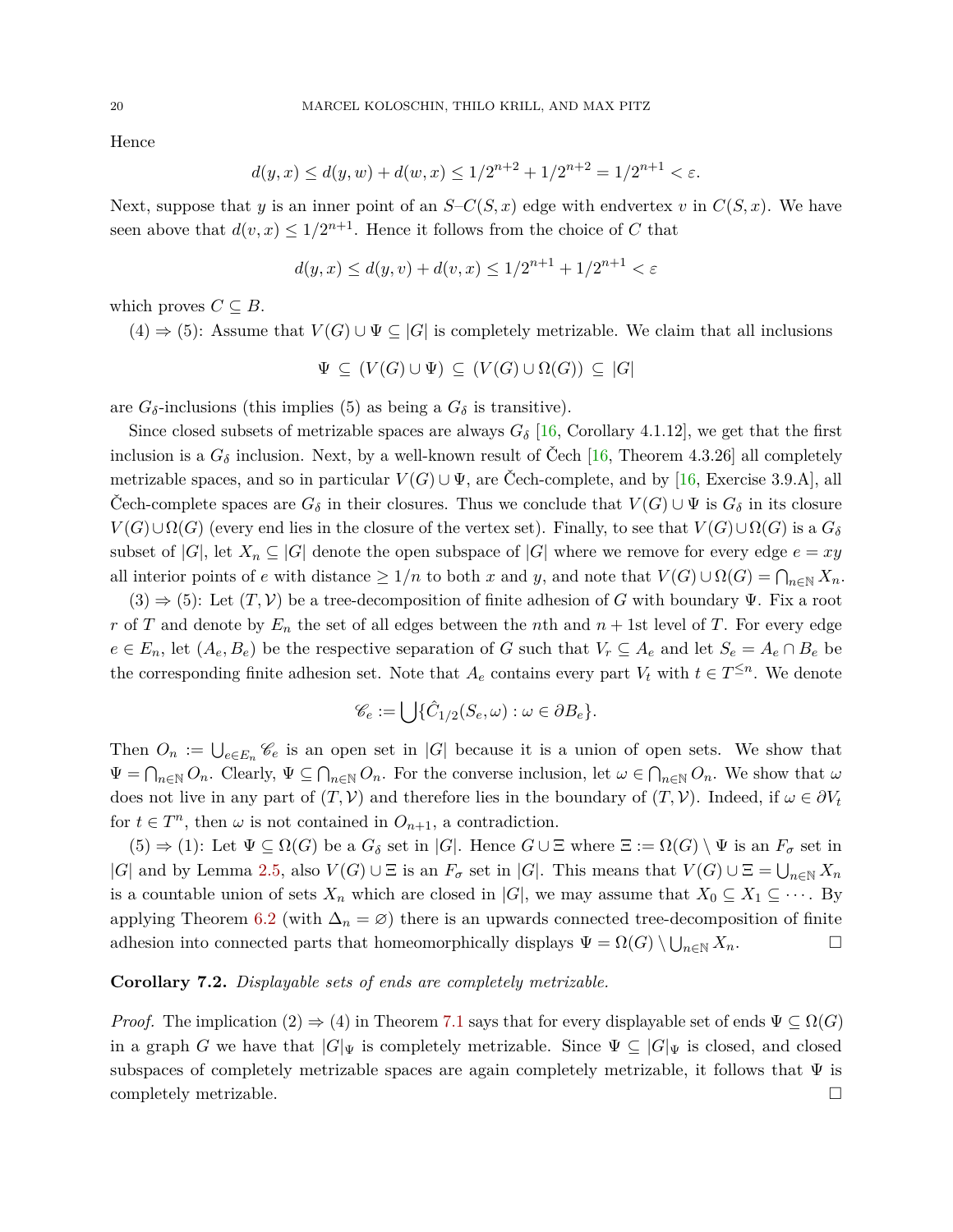**Corollary 7.3.** Let *G* be a graph with a displayable set of ends  $\Psi \subseteq \Omega(G)$  and let  $\Phi$  be a subset of  $\Psi$ *. Then*  $\Phi$  *is (homeomorphically) displayable if and only if*  $\Phi$  *is a*  $G_{\delta}$  *set in*  $\Psi$ *.* 

*Proof.* Immediate from (2)  $\Leftrightarrow$  (5) in Theorem [7.1](#page-16-0) and transitivity of the  $G_{\delta}$ -property.

**Corollary 7.4.** Let *G* be a graph with a normal spanning tree. Then a subset  $\Phi \subseteq \Omega(G)$  is *(homeomorphically) displayable if and only if*  $\Phi$  *is a*  $G_{\delta}$  *set in*  $\Omega(G)$ *.* 

<span id="page-20-0"></span>*Proof.* Follows from  $(6) \Rightarrow (5)$  $(6) \Rightarrow (5)$  $(6) \Rightarrow (5)$  in Theorem [4.1](#page-9-7) together with the previous corollary for  $\Psi = \Omega(G)$ .  $\Box$ 

## 8. Tree-decompositions distributing sets of ends

In this section we characterize which subsets of ends can be distributed

by a tree-decomposition of finite adhesion. Recall that a topological space  $X \subseteq Z$  has a  $\sigma$ -discrete *expansion in Z* if it can be written as a disjoint union  $X = \dot{\bigcup}_{n \in \mathbb{N}} X_n$  such that all  $X_n$  are discrete and all  $Y_n := \bigcup_{i \leq n} X_i$  are closed in  $Z$ .

<span id="page-20-1"></span>**Theorem 8.1.** Let *G* be a connected graph and  $\Xi \subseteq \Omega(G)$  a subset of ends of *G*. Then the following *are equivalent:*

- *(i) There is a tree-decomposition of finite adhesion distributing* Ξ*.*
- *(ii)*  $V(G)$  *is a countable union of slender vertex sets*  $U_n$  *such that*  $\bigcup_{n \in \mathbb{N}} \partial U_n = \Xi$ .
- *(iii)*  $V(G) \cup E$  *has a σ-discrete expansion in*  $|G|$ *.*
- *(iv) There is an upwards connected tree-decomposition of finite adhesion with connected parts realising*  $(\Xi, \Xi^{\complement})$ .

*Proof.* We will show a cyclic chain of implications. For  $(i) \Rightarrow (ii)$ , suppose we have a treedecomposition  $(T, V)$  with root *r* of finite adhesion that distributes  $\Xi$ .

We define

$$
U_n = \bigcup_{t \in T^{\leq n}} V_t.
$$

By property (T1) of a tree-decomposition, it is clear that  $V(G) \subseteq \bigcup_{n\in\mathbb{N}} U_n$ . Since  $\Xi$  is the interior of  $(T, V)$ , we also have  $\Xi = \bigcup_{n \in \mathbb{N}} \partial U_n$  as desired.

Furthermore, each  $U_n$  is slender: Clearly, all vertices are isolated in  $|G|$ . Additionally,  $\partial U_n \setminus \partial U_{n-1}$ consists of at most one end for each part  $V_t$  for  $t \in T^n$  and hence all ends in  $\partial U_n \setminus \partial U_{n-1}$  are isolated points of  $U_n$ . Therefore, each  $\overline{U_n}$  has Cantor-Bendixson rank at most  $n+1$  by induction.

 $\text{For } (ii) \Rightarrow (iii)$ , suppose  $V(G)$  is a countable union of slender vertex sets  $U_n$  such that  $\bigcup_{n\in\mathbb{N}} \partial U_n =$ Ξ. Without loss of generality, the sequence of the *U<sup>n</sup>* is increasing. Write *X<sup>n</sup>* = *U<sup>n</sup>* and let *Y*<sup>0</sup> = *X*<sup>0</sup> and  $Y_{n+1} = X_{n+1} \setminus X_n$ . By assumption, each  $Y_n$  has finite rank say  $k_n$ . Write  $Y_n^{(i)}$  for the subset of *Y<sub>n</sub>* consisting of all elements of the same rank *i* for  $0 \le i \le k_n$ . We claim that

$$
Y_0^{(k_0)}, Y_0^{(k_0-1)}, \ldots, Y_0^{(0)}, Y_1^{(k_1)}, Y_1^{(k_1-1)}, \ldots, Y_1^{(0)}, Y_2^{(k_2)}, Y_2^{(k_2-1)}, \ldots
$$

is the desired  $\sigma$ -discrete expansion of  $V(G) \cup \Xi$ . First of all, since  $V(G) \cup \Xi = \bigcup_{n \in \mathbb{N}} Y_n$  and this union is disjoint, the above sequence has union  $V(G) \cup \Xi$ . By the definition of rank, it is also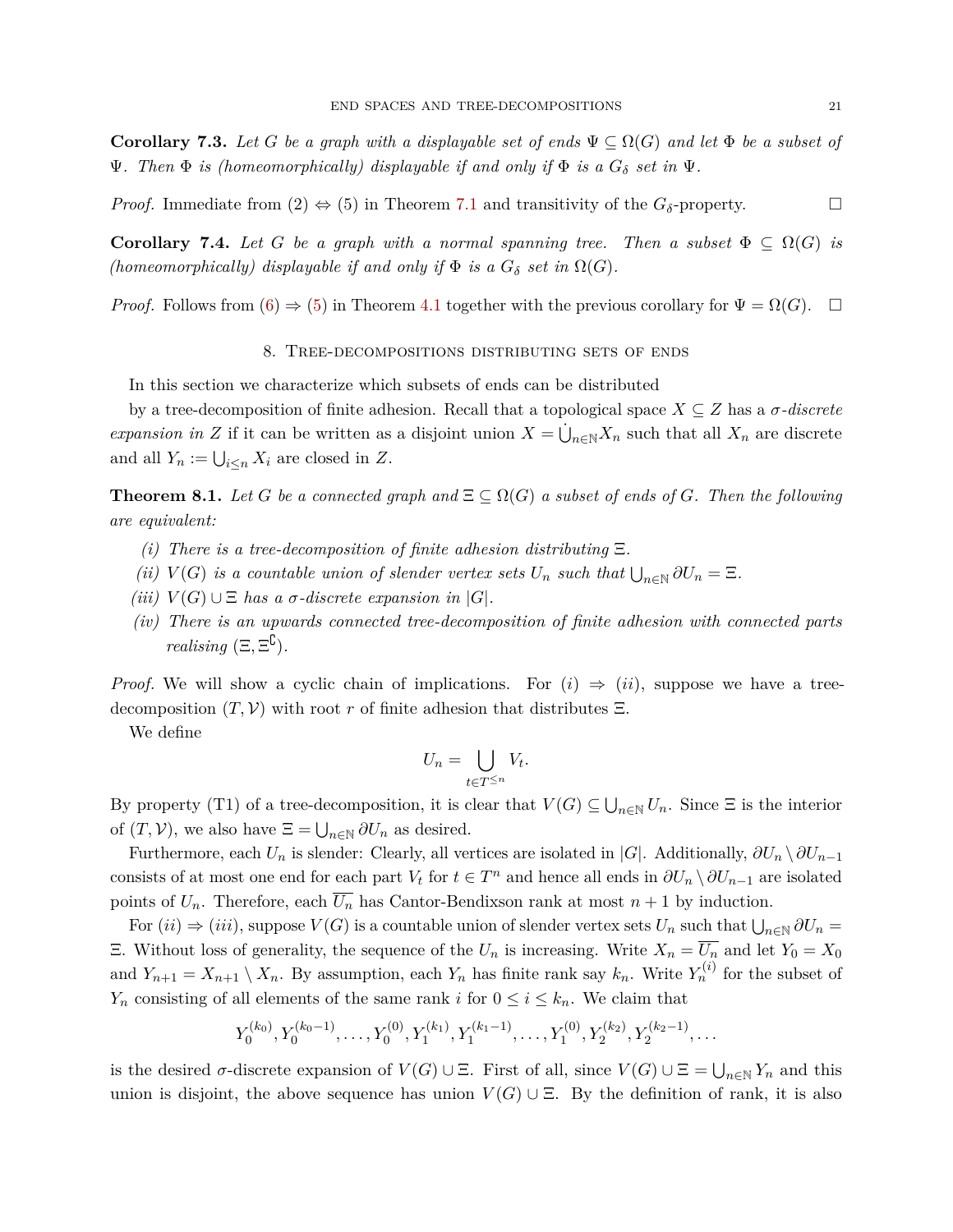clear that all  $Y_n^{(i)}$  in the sequence are discrete. It remains to show that the union over finite initial segments is closed. Clearly, each such union is of the form

$$
Y = X_n \cup Y_{n+1}^{(k_{n+1})} \cup \dots \cup Y_{n+1}^{(i)} \subseteq X_{n+1}
$$

for some  $i \leq k_{n+1}$ , and this set is closed in  $|G|$  as  $X_{n+1}$  is closed in  $|G|$  and Y is closed in  $X_{n+1}$  by the definition of rank.

For  $(iii) \Rightarrow (iv)$ , let  $(X'_n)_{n\in\mathbb{N}}$  be a *σ*-discrete expansion for  $V(G) \cup \Xi$ . Then we apply Theorem [6.2](#page-16-1) for the closed sets  $X_n := \bigcup_{i \leq n} X'_i$  and the discrete sets  $\Delta_n := X'_n \cap \Omega(G)$  to obtain an upwards connected tree-decomposition of *G* of finite adhesion into connected parts displaying  $\Xi^{\complement}$  such that all ends from  $\Xi = \bigcup_{n \in \mathbb{N}} \Delta_n$ , and hence all ends from the interior of  $\mathcal T$  live in pairwise distinct parts. In other words, this tree-decomposition realises  $(\Xi^{\complement}, \Xi)$ .

Next, it is clear that  $(iv)$  implies  $(i)$ , which completes the proof.

We have now all results in place to prove our main result Theorem [1.1](#page-2-3) from this paper, the following theorem contains even more equivalent properties:

<span id="page-21-1"></span>**Theorem 8.2.** *The following are equivalent for any connected graph G with at least one end:*

- *(1) There is an upwards connected tree-decomposition of finite adhesion that represents*  $\Omega(G)$ *such that all parts induce connected subgraphs.*
- (2) There is a tree-decomposition of finite adhesion that represents all ends in  $\Omega(G)$ .
- *(3) There is a tree-decomposition of finite adhesion that distinguishes all ends in*  $\Omega(G)$ *.*
- (4) There is a tree-decomposition of finite adhesion into  $\leq$ 1-ended parts.
- *(5) Some subset*  $\Xi \subseteq \Omega(G)$  *of ends can be distributed.*
- *(6)*  $V(G)$  *is a countable union of slender sets.*

*Proof.* The implications  $(1) \Rightarrow (2) \Rightarrow (3) \Rightarrow (4) \Rightarrow (5)$  are trivial. The implication  $(5) \Rightarrow (6)$  follows from  $(i) \Rightarrow (ii)$  in Theorem [8.1.](#page-20-1) Finally, for  $(6) \Rightarrow (1)$  note that due to  $(ii) \Rightarrow (iv)$  in Theorem [8.1,](#page-20-1) we immediately get from (6) that there is an upwards connected tree-decomposition of finite adhesion into connected parts that realises  $(\Xi, \Xi^{\mathbb{C}})$ . But then it follows from the subsequent Lemma [8.3](#page-21-0) that there also is such a tree-decomposition  $\mathcal{T}'$  that represents some partition  $(\Xi', \Psi')$  of  $\Omega(G)$  with  $\Xi \subseteq \Xi'$ , and so  $\mathcal{T}'$  represents all ends in  $\Omega(G)$  as desired.

<span id="page-21-0"></span>**Lemma 8.3.** If a connected graph  $G$  with at least one end admits a tree-decomposition  $T$  of finite *adhesion that realises some partition*  $(\Xi, \Psi)$  *of*  $\Omega(G)$ *, then there also is such a tree-decomposition*  $\mathcal{T}'$ *that represents some partition*  $(\Xi', \Psi')$  *of*  $\Omega(G)$  *with*  $\Xi \subseteq \Xi'$ *.* 

*Moreover, whenever* T *has connected parts or is upwards connected, we can obtain the same for*  $\mathcal{T}'$ .

*Proof.* Suppose we are given a tree-decomposition  $(T, V)$  of finite adhesion realising some partition  $(\Xi, \Psi)$  of  $\Omega(G)$ . We will perform two rounds of contractions on T to make sure that we represent some partition  $(\Xi', \Psi')$  of  $\Omega(G)$  with  $\Xi \subseteq \Xi'$ .

First, pick a maximal family R of disjoint rays in *T* such that no end of *G* lives in a part corresponding to one of the nodes of a ray in R. Then consider a new tree-decomposition  $(\dot{T}, \dot{V})$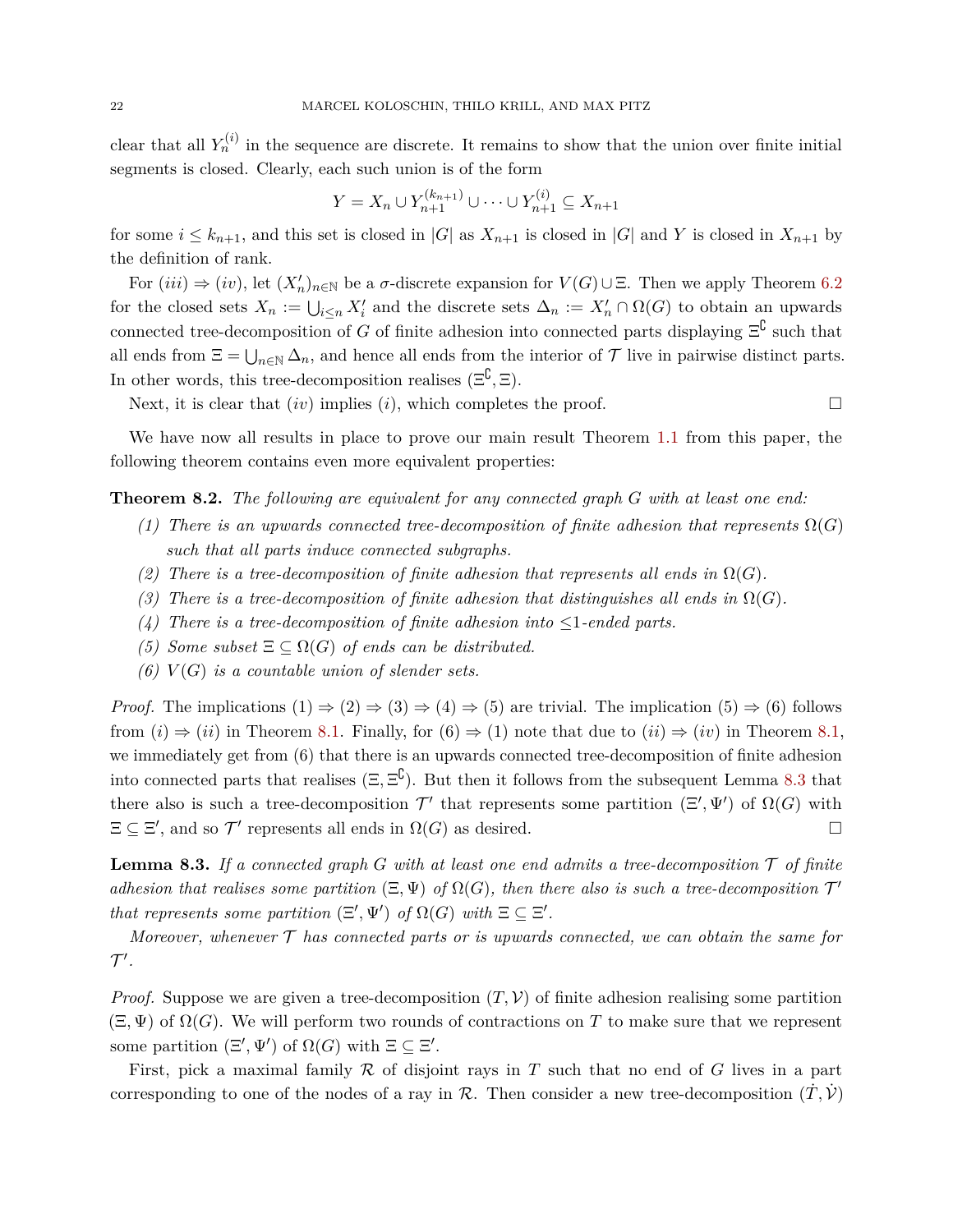where  $\dot{T}$  is obtained from  $T$  by contracting each ray in  $\mathcal{R}$ . For every  $R \in \mathcal{R}$  we define a corresponding part  $\dot{V}_R = \bigcup_{t \in R} V_t$ . Since the set of separators of  $(\dot{T}, \dot{V})$  is a subset of the set of separators of  $(T, V)$ , it follows that also  $(\dot{T}, \dot{V})$  has finite adhesion. And since by assumption on  $(T, V)$  there corresponds precisely one end of *G* to any ray  $R \in \mathcal{R}$ , it follows that  $(\dot{T}, \dot{V})$  realises  $(\Xi', \Psi')$  where  $\Xi'$  is the union of  $\Xi$  together with all ends of *G* that correspond to a ray in  $\mathcal{R}$ , and  $\Psi'$  is its complement.

Next, note that by maximality of  $R$ , every ray of  $T$  contains infinitely many nodes whose corresponding parts in  $\dot{V}$  contain an end of *G*. Therefore, if we pick any partition  $\mathcal{P}$  of  $V(\dot{T})$  into subtrees such that each subtree *P* contains a unique node for which there is an end  $\omega_P$  of *G* living in the corresponding part of  $\dot{\mathcal{V}}$ , then all  $P \in \mathcal{P}$  are necessarily rayless.

Now consider a new tree-decomposition  $(T', \mathcal{V}')$  where  $T'$  is obtained from  $\dot{T}$  by contracting each subtree in  $\mathcal{P}$ . Naturally,  $V(T') = \mathcal{P}$ , and for each  $P \in V(T')$  we define  $V'_P = \bigcup_{t \in P} V_t$ . Since  $\mathcal{T}'$ arises from  $\mathcal T$  by contracting subtrees, it is clear that  $\mathcal T'$  has finite adhesion, connected parts, or is upwards connected if the same is true for T. Lastly,  $(T', \mathcal{V}')$  now represents the partition  $(\Xi', \Psi')$ , as in each part  $V'_P$  there lives precisely the single end  $\omega_P$  from  $\Xi'$ , and since all *P* were rayless and  $(\dot{T}, \dot{V})$  displays  $\Psi'$ , also  $(T', V')$  displays  $\Psi'$ .

<span id="page-22-1"></span>**Corollary 8.4.** *If a connected graph G with at least one end admits a rayless tree-decomposition* T *of finite adhesion that distributes*  $\Omega(G)$ *, then there also is such a tree-decomposition that bijectively* distributes  $\Omega(G)$ . Moreover, whenever  $\mathcal T$  has connected parts or is upwards connected, we can obtain *the same for*  $\mathcal{T}'$ *.* 

## 9. Tree-decompositions distributing all ends

In the previous section we stated a topological characterisation for the sets of ends that can be distributed. If we are interested in distributing all ends of *G*, we can obtain a combinatorial characterisation in terms of the underlying graph.

The following is a convenient description of the Cantor-Bendixson rank of the space  $V \cup \Omega(G) \subseteq |G|$ due to Jung [\[17,](#page-27-11) §3]: The *rank*  $r(x)$  of a vertex or an end x in a graph  $G = (V, E)$  is defined as follows: all vertices have rank 0. An end  $\omega$  has rank 1, if there is a finite set  $S \subseteq V$ , such that  $\hat{C}(S,\omega)$  contains no other end. For an ordinal  $\alpha$ , we say an end  $\omega$  has rank  $\alpha$ , if it has not already been assigned a smaller rank and if there is a finite set  $S \subseteq V$  such that all ends in  $\hat{C}(S,\omega)$  have been assigned a rank, and all these ranks are strictly smaller than *α*.

For a graph *G* in which every end has a rank (i.e. for graphs where  $V \cup \Omega(G)$  is scattered), we define the *end-rank*  $r(G)$  as the supremum of the ranks of all points in  $V \cup \Omega(G)$ .<sup>[4](#page-22-0)</sup>

**Theorem 9.1.** *The following are equivalent for any connected graph G:*

- *(i) There is an upwards connected rayless tree-decomposition of finite adhesion with connected parts distributing*  $\Omega(G)$ *.*
- *(ii) There is a tree-decomposition of finite adhesion distributing*  $\Omega(G)$ *.*
- $(iii)$   $V \cup \Omega(G)$  *has a σ*-discrete expansion.
- *(iv) G contains no end-faithful subdivision of the full binary tree*  $T_2$ *.*

<span id="page-22-0"></span><sup>&</sup>lt;sup>4</sup>We remark that in this formulation,  $r(G)$  and the Cantor-Bendixson rank of  $V \cup \Omega(G)$  may differ by  $\pm 1$ .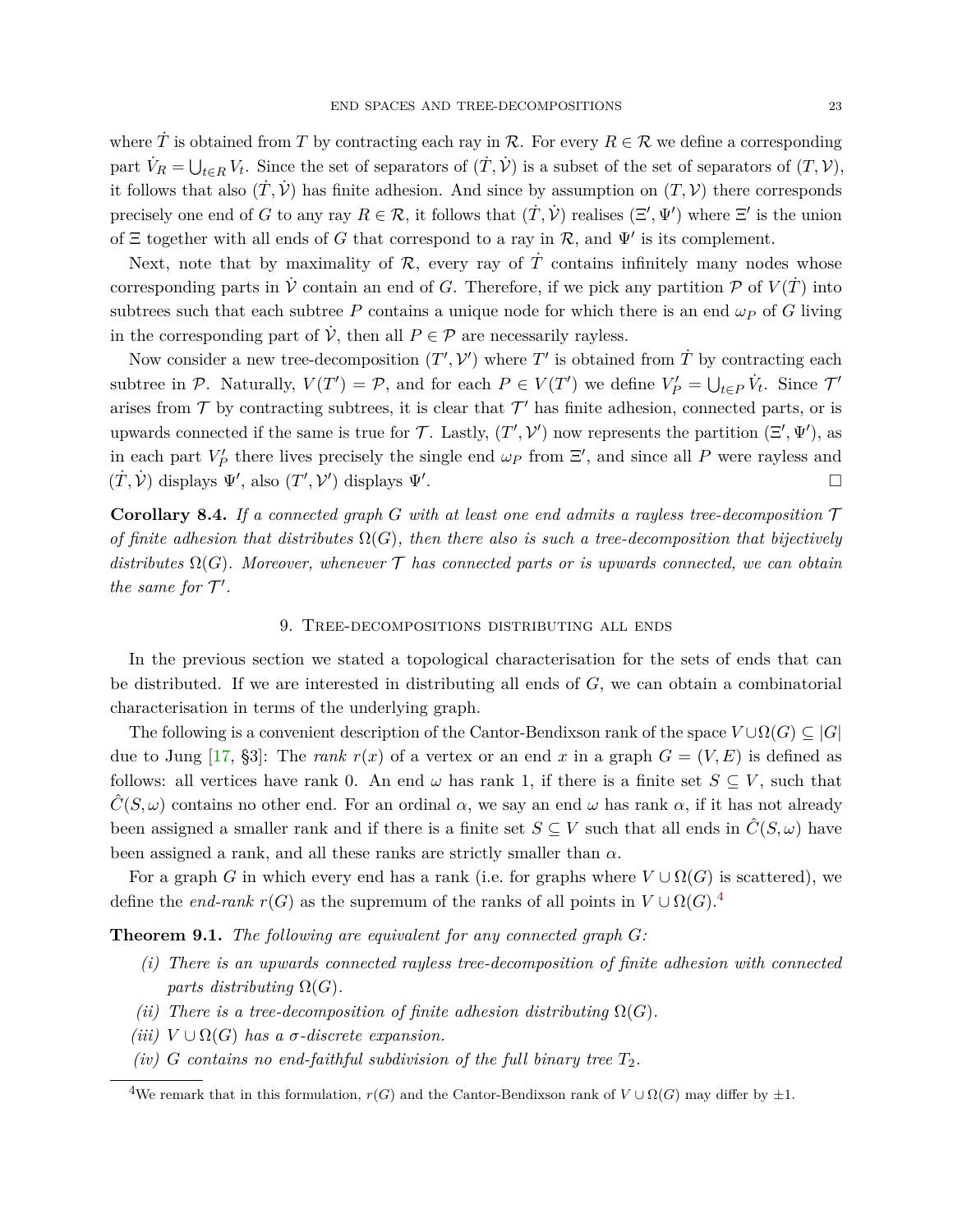$(v)$  *Every end of G has a rank, i.e.*  $\Omega(G)$  *is scattered.* 

*Moreover, if*  $\Omega(G) \neq \emptyset$ *, we may add* 

*(vi) There is an upwards connected rayless tree-decomposition of finite adhesion with connected parts bijectively distributing*  $\Omega(G)$ *.* 

*Proof.* (*i*)  $\Leftrightarrow$  (*ii*)  $\Leftrightarrow$  (*iii*) is a special case of Theorem [8.1.](#page-20-1)

For the implication  $(iii) \Rightarrow (iv)$  note that any subspace of  $V \cup \Omega(G)$  inherits the property of having a *σ*-discrete expansion. However, the end space of a binary tree does not have a *σ*-discrete expansion: Indeed, any discrete set in a compact metric space is just countable; but the end space of a binary tree is uncountable, so not a countable union of countable sets.

The equivalence  $(iv) \Leftrightarrow (v)$  is the content of Jung's [\[17,](#page-27-11) Satz 4].

We prove  $(v) \Rightarrow (iii)$  by transfinite induction on the end-rank  $\alpha$  of *G*. In the base case  $r(G) = 0$ , i.e. when  $\Omega(G) = \emptyset$ , we may take the trivial expansion consisting just of the vertex set.

Now let  $\alpha > 0$ , and suppose that all graphs of rank  $\lt \alpha$  admit a  $\sigma$ -discrete expansion. First, let  $\Phi \subseteq \Omega(G)$  consist of all ends of rank  $\alpha$ . Clearly,  $\Phi$  is a closed discrete subset of  $\Omega(G)$ . By Corollary [5.5,](#page-12-1) there is a connected envelope *U* for  $\Phi$ , i.e. *U* is a connected set of vertices in *G* of finite adhesion such that  $\partial U = \Phi$ . Write P for the collection of components of  $G - U$ , and note that for each  $P \in \mathcal{P}$ , all ends living in *P* have rank  $\langle \alpha \rangle$ .

Now for each component  $P \in \mathcal{P}$  individually, consider a collection  $\mathcal{C}_P = \{C_P(S_\omega, \omega) : \omega \in \Omega(P)\}\$ such that each set  $C_P(S_\omega, \omega)$  witnesses the rank of  $\omega$  inside the graph *P*. By Theorem [2.3,](#page-6-1) there is a rayless normal tree  $N_P$  in  $P$  such that every component  $D$  of  $P - N_P$  is included in an element of  $\mathcal{C}_P$  and hence satisfies  $r(D) < \alpha$ . Note that  $U' = U \cup \bigcup_{P \in \mathcal{P}} N_P$  also is an envelope for  $\Phi$ , but now, writing P' for the collection of components of  $G - U'$ , we have  $r(D) < \alpha$  for every  $D \in \mathcal{P}'$ . By induction assumption, each  $D \in \mathcal{P}'$  admits a  $\sigma$ -discrete expansion

$$
V(D) \cup \Omega(D) = \bigcup_{n \geq 1} X_{D,n}.
$$

Then  $X_0 := \overline{U'} = U' \cup \Phi$  together with

$$
X_n := \bigcup_{D \in \mathcal{P}'} X_{D,n}
$$

for  $n \geq 1$  gives the desired  $\sigma$ -discrete expansion of  $V \cup \Omega(G)$ . Indeed, to see that  $X_0 \cup X_1 \cup \cdots \cup X_n$ is closed for every  $n \in \mathbb{N}$ , note that every end  $\omega$  of *G* outside of this set lives in some component *D* for  $D \in \mathcal{P}'$ . Let  $S \subseteq V(D)$  be finite such that  $\hat{C}_D(S, \omega)$  is a basic open set inside  $V(D) \cup \Omega(D)$ separating  $\omega$  from the closed set  $X_{D,1} \cup \cdots \cup X_{D,n}$ . But then  $\hat{C}_G(S \cup N(D), \omega)$  is a basic open neighbourhood of  $\omega$  in  $V \cup \Omega(G)$  witnessing that  $\omega$  does not belong to the closure of  $X_0 \cup X_1 \cup \cdots \cup X_n$ . This completes the induction step and the proof of  $(v) \Rightarrow (iii)$ .

Finally, the moreover part  $(i) \Leftrightarrow (vi)$  is immediate from Corollary [8.4.](#page-22-1)

Using different methods, Polat showed that  $\Omega(G)$  has a *σ*-discrete expansion if and only if every end of *G* has a rank  $[24,$  Theorem 8.11.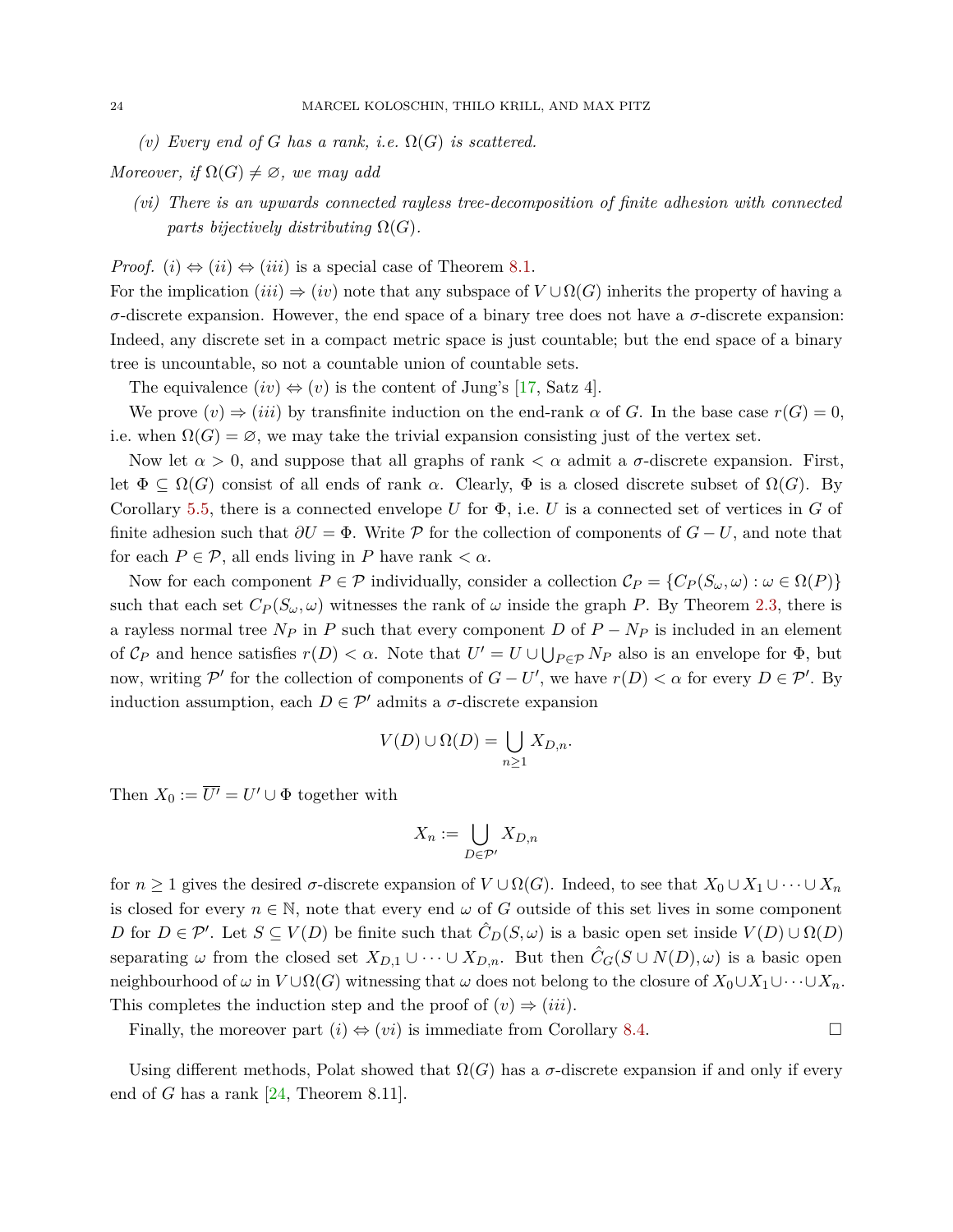## 10. Applications

<span id="page-24-0"></span>10.1. **Tree-decompositions displaying special subsets of ends.** Through our main characterisation, we can now give a short proof of the main result from Carmesin's [\[5\]](#page-27-12).

<span id="page-24-1"></span>**Theorem 10.1.** *Every connected graph G has a tree-decomposition of finite adhesion with connected parts that displays precisely the undominated ends of G.*

*Proof.* Let Ξ be the set of all ends of *G* which are dominated. By Theorem [7.1](#page-16-0) it suffices to show that  $\Omega(G) \setminus \Xi$  is a  $G_{\delta}$  set in |*G*|, and by Lemma [2.5](#page-7-1) it is equivalent to show that  $V(G) \cup \Xi$  is an  $F_{\sigma}$ set in |*G*|. Choose an arbitrary vertex  $u \in V(G)$  and for all  $n \in \mathbb{N}$  write  $X_n$  for the set of all vertices of *G* with distance at most *n* to *u*. We show that  $V(G) \cup \Xi = \bigcup_{n \in \mathbb{N}} X_n$ . We have  $V(G) = \bigcup_{n \in \mathbb{N}} X_n$ because *G* is connected. It is left to show that the ends in  $\bigcup_{n\in\mathbb{N}}\overline{X_n}$  are precisely the dominated ends of *G*.

Consider any end  $\omega \in \Omega(G)$  and let *R* be an  $\omega$ -ray in *G*. First, suppose that  $\omega$  is dominated and let *v* be the center of an infinite subdivided star *S* with leafs in *R*. Furthermore, suppose that  $v \in X_n$ . Then  $S - v$  is a comb attached to  $N(v) \subseteq X_{n+1}$  and therefore  $\omega$  is contained in  $X_{n+1}$ .

Now assume for a contradiction that some  $\overline{X_n}$  contains an undominated end  $\omega$ , and choose *n* minimal with that property. Then there is a comb *C* attached to  $X_n$  with spine  $R \in \omega$ . By minimality of *n*, there is an infinite set  $\mathcal T$  of teeth of *C* which lie in  $X_n \setminus X_{n-1}$ . The neighbourhood of  $\mathcal{T}$  in  $X_{n-1}$  is finite, again by minimality of *n*. Since every vertex in  $X_n \setminus X_{n-1}$  has a neighbour in *X*<sub>*n*−1</sub>, there is vertex  $v \in X_{n-1}$  with infinitely many neighbours in  $\mathcal{T}$ . Hence  $\omega$  is dominated by *v*, a  $\Box$ contradiction.

The following generalises a corresponding result from [\[4,](#page-26-2) Theorem 2].

<span id="page-24-2"></span>**Theorem 10.2.** *For every infinite set of vertices U in a connected graph G, there is a treedecomposition of G of finite adhesion that displays precisely the undominated ends of ∂U.*

*Proof.* Without loss of generality, we may assume that *U* has finite adhesion (Theorem [5.1\)](#page-10-0).

Consider the contraction minor  $H \preceq G$  obtained from G by contracting each component C of  $G-U$  to a single vertex  $v_C$  (of finite degree).

<span id="page-24-3"></span>**Claim 10.3.** *The inclusion*  $U \rightarrow H$  *induces a bijection*  $\partial U \rightarrow \Omega(H)$  *that preserves the property of being dominated.*

This claim is proven just like Lemma [5.4.](#page-12-0)

<span id="page-24-4"></span>**Claim 10.4.** The contractions resulting in H induce a natural continuous surjection  $f: |G| \to |H|$ .

To see that *f* is continuous, consider some end  $\omega \in |G|$ . If  $\omega \notin \partial U$ , then  $f(\omega) = v_C$  for some component *C*, and *f* is continuous at  $\omega$ . If  $\omega \in \partial U$ , then  $f(\omega) = \omega' \in \Omega(H)$  by Claim [10.3.](#page-24-3) Let  $C_H(X', \omega')$  be an arbitrary basic open neighbourhood around  $\omega'$  in *H*. Let  $X \subseteq U$  be the finite set of vertices where we replace every vertex of the form  $v<sub>C</sub>$  in  $X<sup>'</sup>$  by  $N(C)$ . It remains to verify that

$$
f[C_G(X,\omega)] \subseteq C_H(X',\omega').
$$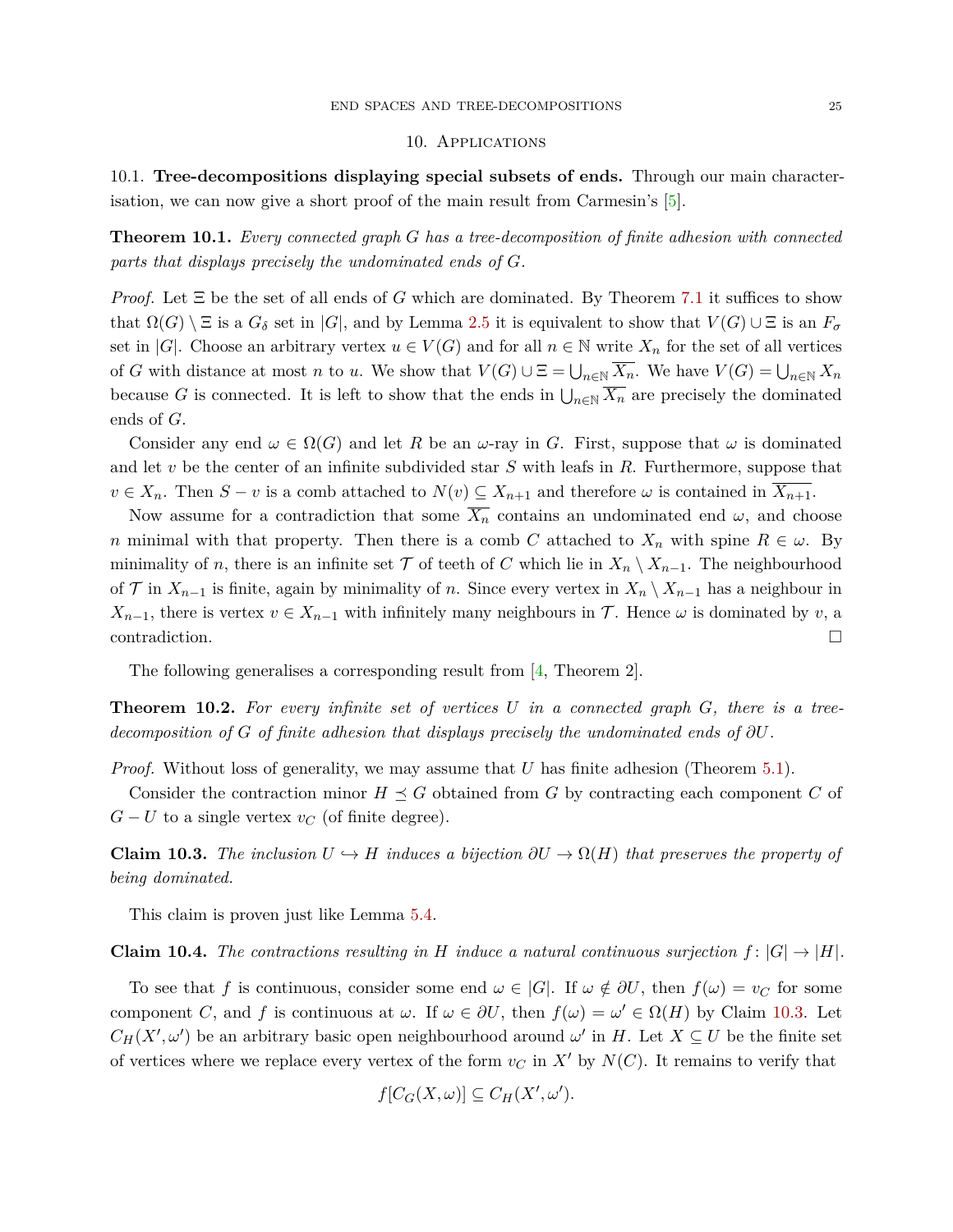But this is clear: for every  $v \in C_G(X, \omega)$ , any  $v - \omega$ -ray R avoiding X is mapped to a locally finite connected subgraph in *H* avoiding *X*<sup>*i*</sup> which includes an  $f(v) - \omega'$ -ray *R'*.

Now we apply Theorem [10.1](#page-24-1) inside *H* to see that there is a tree-decomposition of finite adhesion displaying the undominated ends  $\Psi$  of *H*. Hence  $\Psi$  is  $G_{\delta}$  in |*H*| by Theorem [7.1,](#page-16-0) say  $\Psi = \bigcap_{n\in\mathbb{N}} O_n$ with  $O_n$  open in |*H*|. But then by Claim [10.4,](#page-24-4)

$$
f^{-1}(\Psi) = f^{-1}(\bigcap_{n \in \mathbb{N}} O_n) = \bigcap_{n \in \mathbb{N}} f^{-1}(O_n)
$$

is  $G_{\delta}$  in |*G*|. Thus  $f^{-1}(\Psi)$  can be displayed by a tree-decomposition of finite adhesion of *G*, again by Theorem [7.1.](#page-16-0) This completes the proof as  $f^{-1}(\Psi)$  is the set of all undominated ends in  $\partial U$  by Claim [10.3.](#page-24-3)  $\Box$ 

10.2. **Counterexamples.** Consider the full infinite binary tree  $T_2$ , and let  $X \subseteq \Omega(T_2)$  be any set of ends. A *binary tree with tops X* is the graph with vertex set  $T_2 \sqcup X$ , all edges of  $T_2$ , and such that the neighbourhood of  $x \in X$  consists of infinitely many nodes on its corresponding normal ray in  $T_2$ .

We reobtain Carmesin's observation that a  $T_2$  with uncountably many tops does not admit a tree-decomposition of finite adhesion displaying all its ends, but now with significantly shorter proof.

**Example 10.5.** No binary tree with uncountably many tops admits a tree-decomposition of finite adhesion displaying all its ends.

*Proof.* These graphs do not have normal spanning trees by [\[13,](#page-27-19) Proposition 3.3], and so the result follows from Theorem [4.1.](#page-9-7)  $\Box$ 

With only a little more work, we can prove the following stronger result by Carmesin [\[5,](#page-27-12) p.7].

**Example 10.6.** No binary tree with uncountably many tops admits a tree-decomposition of finite adhesion distinguishing all its ends.

*Proof.* Let *G* be a binary tree with uncountably many tops. For each end of *G* we call the unique ray starting in the root of *T*<sup>2</sup> the *normal ray* of this end.

Suppose for a contradiction that  $V(G)$  is a countable union of slender sets. Then one of the slender sets  $U$  contains uncountably many of the tops. We call a vertex  $v$  of  $T_2$  good, if it has uncountably many tops 'above it' in  $U$ , i.e. neighbours in  $U$ . It is clear that the root of  $T_2$  is good. We now show that for each good vertex  $v$ , there are two incomparable good vertices above  $v$  in the tree-order:

Suppose not for a contradiction. It is clear that at least one upper neighbour of each good vertex is good. This implies that there is a ray of good vertices above *v*. Since per assumption all good vertices above *v* are comparable, no other vertex above *v* apart from this ray is good. But this ray has only countable many neighbours in *T*<sup>2</sup> and since each of those neighbours has only countable neighbours in  $U$ , it follows that  $v$  itself can not possibly be good, a contradiction.

From this claim follows that there is a subdivided binary tree inside *G* such that each branching vertex is good.

It follows that *∂U* itself contains the end space of a subdivided binary tree. But the end space of a binary tree is not scattered, a contradiction. It follows from Theorem [8.2](#page-21-1) that  $\Omega(G)$  cannot be distinguished.  $\square$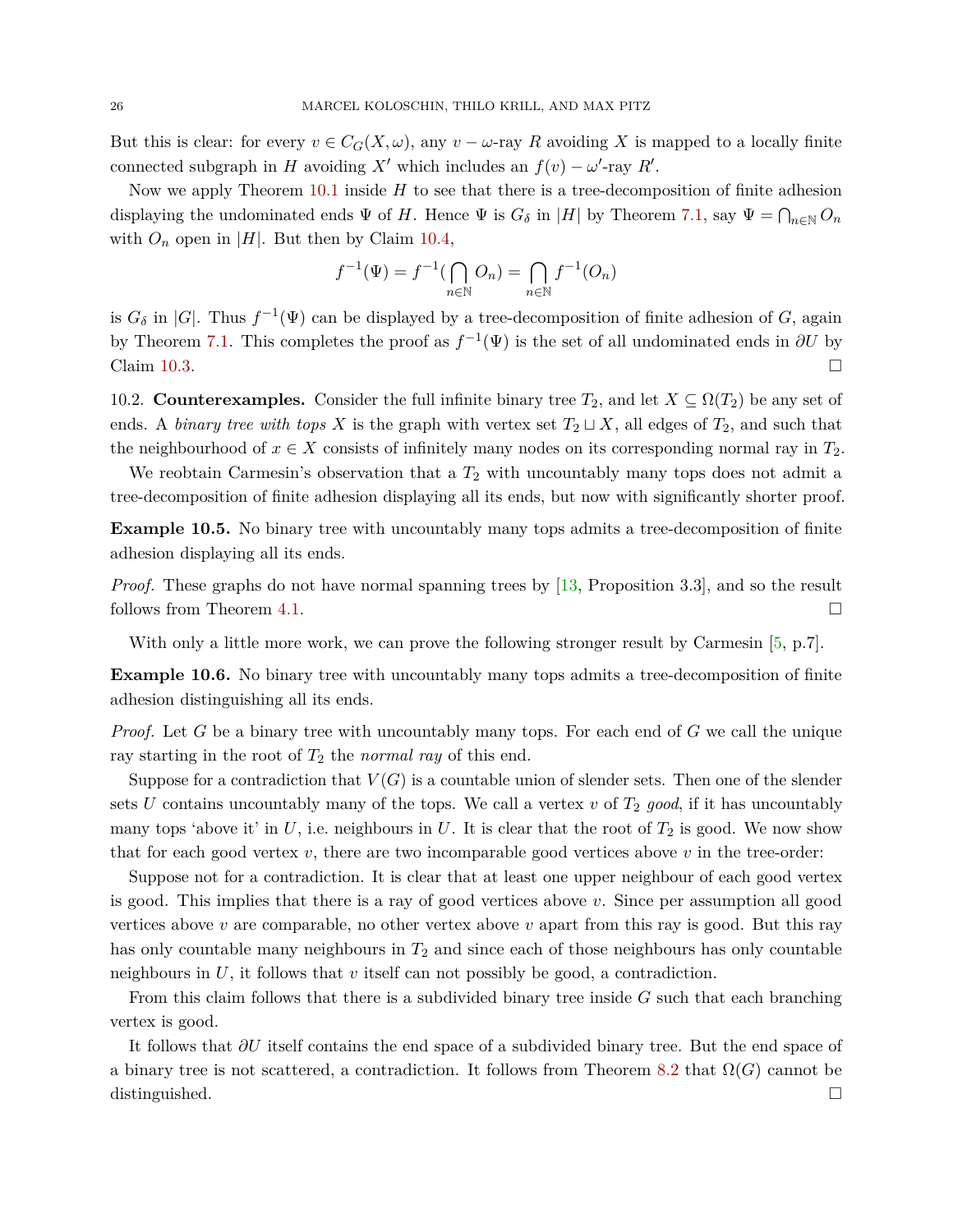We conclude this section with a new example of a graph *G* witnessing that the thin ends of *G* cannot always be displayed, that is based on topological considerations only (a different example is given by Carmesin in [\[5,](#page-27-12) Example 3.3]). More precisely, since displayable subsets of ends are always completely metrizable by Corollary [7.2,](#page-19-0) it suffices to construct a graph where the thin ends are not completely metrizable.

As a warm-up, consider the binary tree *T*, and call a normal ray of *T rational* if its corresponding 0−1-sequence becomes eventually constant, and *irrational* otherwise. Let  $\Sigma \subseteq \Omega(T_2)$  be the subspace of rational ends. By Sierpinski's characterisation [\[25\]](#page-27-20), every countable metric space without isolated points – so in particular  $\Sigma$  – is homeomorphic to the rational numbers  $\mathbb{O}$ . Thus,  $\Sigma$  is not completely metrizable, and hence not displayable.

We now modify *T* such that all irrational ends become thick, and all rational ends remain thin.

<span id="page-26-4"></span>**Example 10.7.** There is a binary tree with uncountably many tops such that its thin ends cannot be displayed.

*Construction.* Starting from the binary tree *T*, let  $\{R_i: i \in \mathbb{N}\}\$  be an enumeration of the rational rays in *T*. We now add infinitely many top-vertices above each irrational ray, and connect them to their rays such that

- (1) each top-vertex  $t$  dominates its corresponding irrational ray  $R_t$ , and
- (2) for each rational ray  $R_i$ , at most *i* vertices on  $R_i$  have top-vertices as neighbours.

Once the construction has finished, it is clear that the resulting graph *G* is as desired. The end space  $\Omega(G) = \Omega(T)$  remains unchanged. From (2) it is easy to see that every rational end  $\omega_i \ni R_i$  has end-degree 1 in  $G$  (and hence is thin), since the corresponding ray  $R_i$  has a tail of vertices of degree 3 whose edges are cut edges. All irrational ends are dominated by their infinitely many top-vertices and thus become thick.

By Sierpinski's characterisation  $[25]$ , the set of rational  $/$  thin ends is homeomorphic to the rational numbers  $\mathbb{Q}$ , so not completely metrizable, and hence not displayable by Corollary [7.2.](#page-19-0)

It remains to describe how to connect a top-vertex *t* to its irrational ray *R<sup>t</sup>* . For each normal ray  $S = s_0 s_1 s_2 \dots$  in *T* and every  $i \in \mathbb{N}$  let  $s_{n_i}$  be the  $\leq_T$ -minimal vertex in  $S \setminus (R_1 \cup \dots \cup R_i)$  (if it exists). Now for each irrational ray  $R_t = r_0 r_1 r_2 \dots$  let the neighbours of its top-vertices *t* be exactly the vertices in  $\{r_{n_1}, r_{n_2}, r_{n_3}, \ldots\}$ . Since  $r_{n_1} \leq r_{n_2} \leq r_{n_3} \leq \cdots$  is cofinal in an irrational ray  $R_t$ , every top-vertex  $t$  will dominate  $R_t$ , establishing property  $(1)$ . Moreover, it is readily checked that for the *i*th rational ray  $R_i = r_0 r_1 r_2 \dots$ , only the vertices  $r_{n_1}, r_{n_2}, \dots, r_{n_{i-1}}$  are adjacent to top-vertices, giving  $(2)$ .

#### **REFERENCES**

- <span id="page-26-0"></span>[1] N. Bowler and J. Carmesin, *Infinite matroids and determinacy of games*, arXiv preprint arXiv:1301.5980 (2013).
- <span id="page-26-3"></span>[2] , *The ubiquity of psi-matroids*, arXiv preprint arXiv:1304.6973 (2013).
- <span id="page-26-1"></span>[3] C. Bürger and J. Kurkofka, *Duality theorems for stars and combs I: Arbitrary stars and combs*, Journal of Graph Theory **99** (2022), no. 4, 525–554.
- <span id="page-26-2"></span>[4] , *Duality theorems for stars and combs II: Dominating stars and dominated combs*, Journal of Graph Theory **99** (2022), no. 4, 555–572.